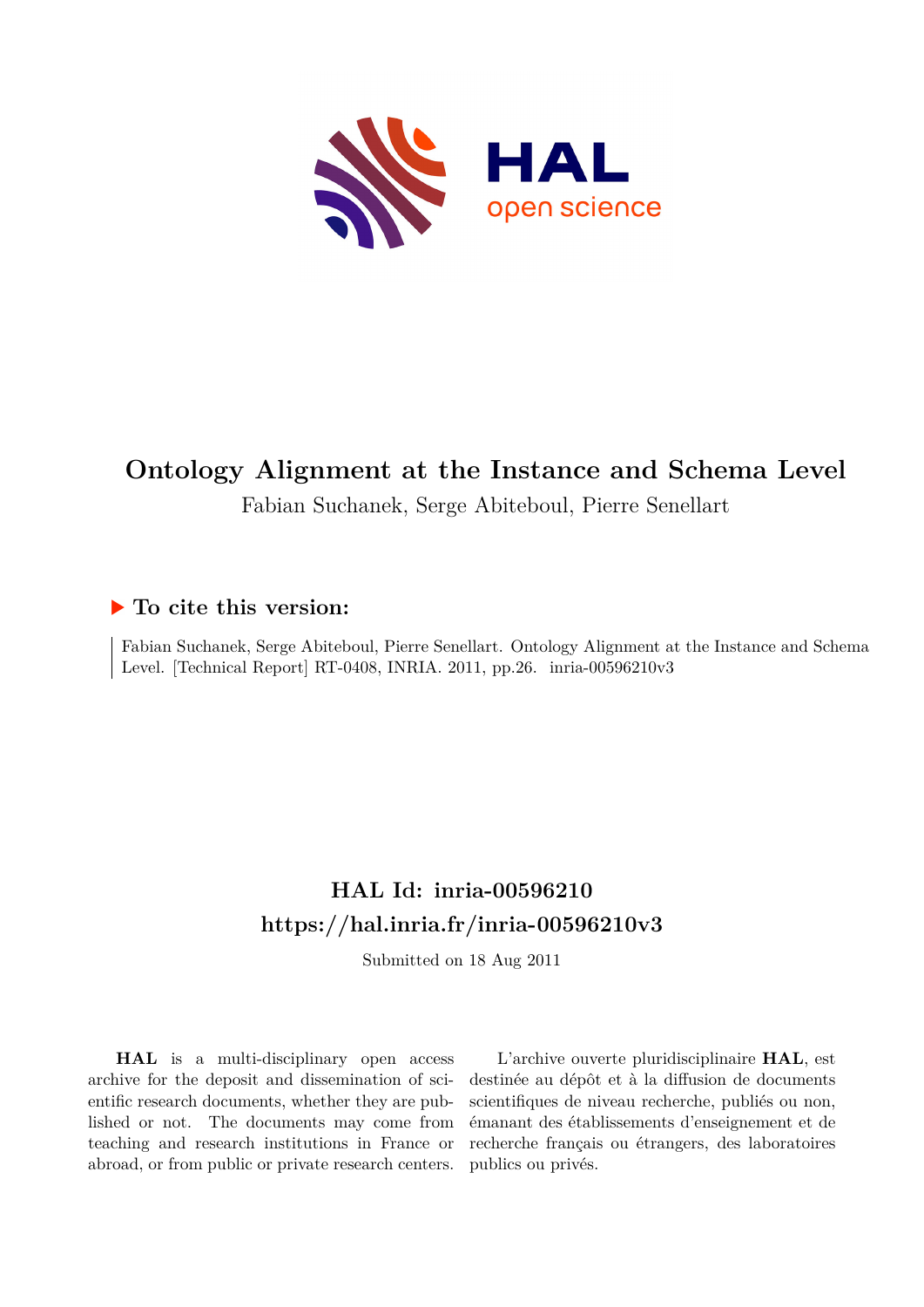

INSTITUT NATIONAL DE RECHERCHE EN INFORMATIQUE ET EN AUTOMATIQUE

# *Ontology Alignment at the Instance and Schema Level*

Fabian M. Suchanek — Serge Abiteboul — Pierre Senellart

# **N° 0408 — version 2**

initial version May 2011 — revised version August 2011

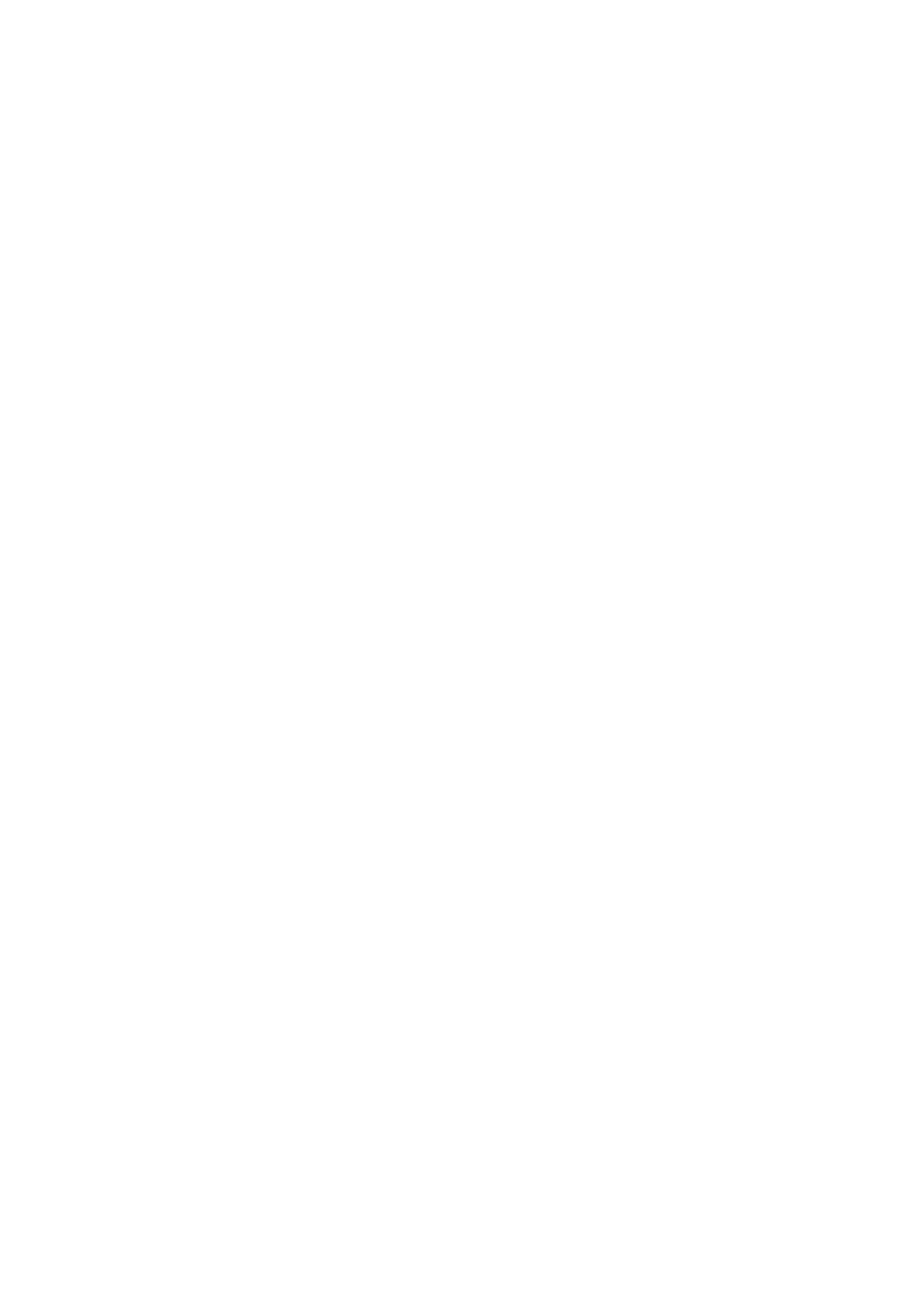

DE RECHERCHE<br>EN INFORMATIQUE ET EN AUTOMATIQUE

# **Ontology Alignment at the Instance and Schema Level**

Fabian M. Suchanek<sup>∗</sup> , Serge Abiteboul† , Pierre Senellart‡

Domaine : Algorithmique, programmation, logiciels et architectures Équipe-Projet Webdam

Rapport technique n° 0408 — version  $2$  — initial version May  $2011$  — revised version August  $2011 - 23$  $2011 - 23$  pages

**Abstract:** We present PARIS, an approach for the automatic alignment of ontologies. PARIS aligns not only instances, but also relations and classes. Alignments at the instance-level cross-fertilize with alignments at the schemalevel. Thereby, our system provides a truly holistic solution to the problem of ontology alignment. The heart of the approach is probabilistic. This allows PARIS to run without any parameter tuning. We demonstrate the efficiency of the algorithm and its precision through extensive experiments. In particular, we obtain a precision of around 90% in experiments with two of the world's largest ontologies.

**Key-words:** Alignment, Ontology, Disambiguation, RDFS, Instances, Relations

This work has been partially funded by the ERC grant Webdam.

Centre de recherche INRIA Saclay – Île-de-France Parc Orsay Université 4, rue Jacques Monod, 91893 ORSAY Cedex Téléphone : +33 1 72 92 59 00

<sup>∗</sup> INRIA Saclay, 4 rue Monod, 91400 Orsay, France (fabian@suchanek.name) x

 $\dagger$  LSV, 61, avenue du Président Wilson, 94230 Cachan, France (serge.abiteboul@inria.fr)

<sup>‡</sup> Télécom ParisTech, 46 rue Barrault, 75013 Paris, France (pierre@senellart.com) x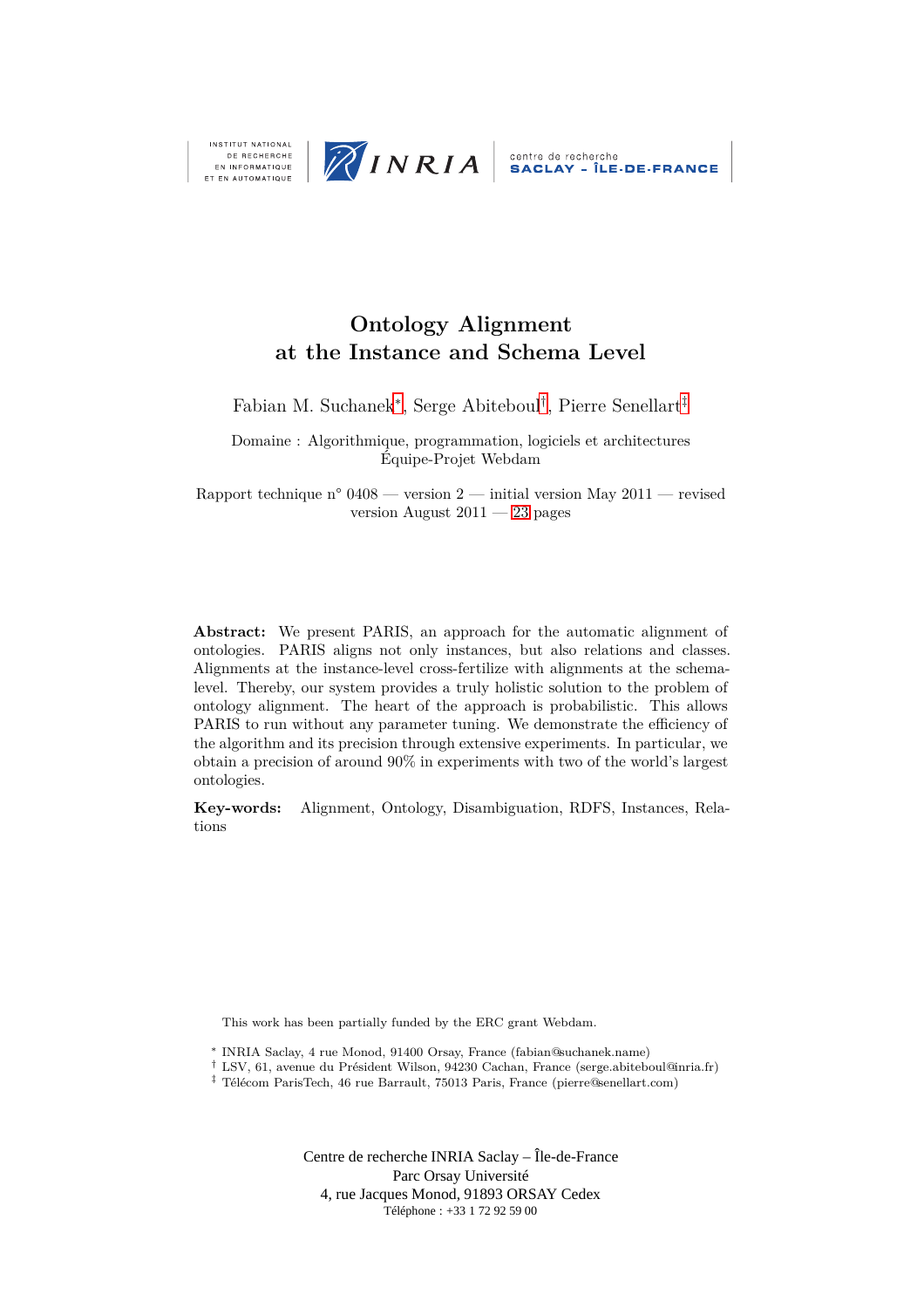# **Alignement d'ontologies au niveau des instances et des schémas**

**Résumé :** Nous présentons PARIS, un système automatique d'alignement d'ontologies. PARIS réalise non seulement l'alignement d'instances de deux ontologies, mais aussi l'alignement des relations et des classes. L'alignement d'instances et de relations s'enrichissent mutuellement. Notre approche, qui fournit ainsi une solution holistique au problème d'alignement d'ontologies, repose sur un modèle probabiliste. De ce fait, notre algorithme ne nécessite ni paramètre arbitraire ni réglage manuel. Nous démontrons l'efficacité de PARIS à travers des expériences sur des ontologies diverses; nous obtenons des niveaux de précisions d'approximativement 90% pour l'alignement de deux des plus grandes ontologies publiquement disponibles.

**Mots-clés :** Alignement, Ontologie, Désambiguation, RDFS, Instances, Relations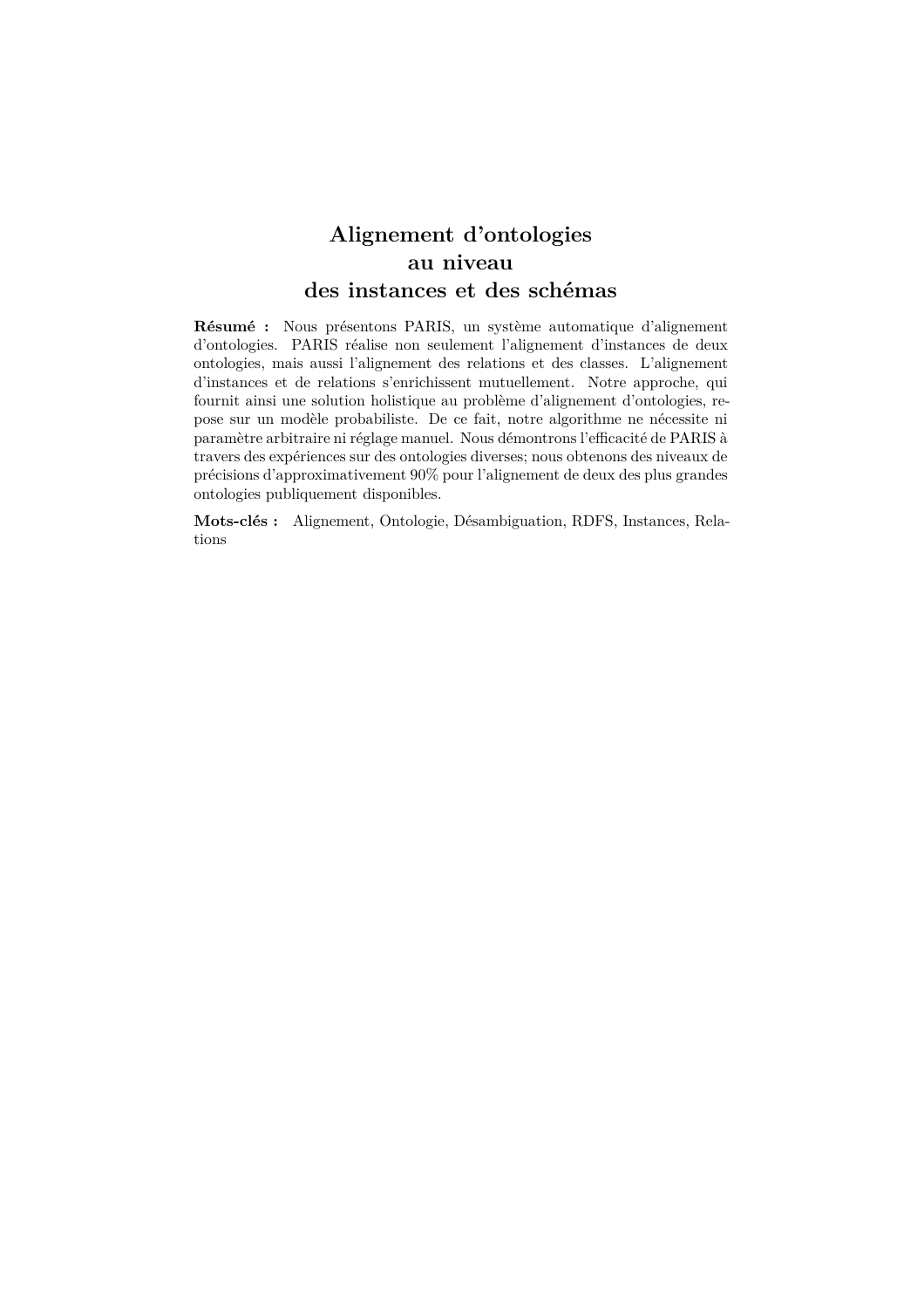# **Contents**

| 1.           | Introduction                                                                                                                        |                            |  |  |  |  |  |  |  |  |  |  |  |
|--------------|-------------------------------------------------------------------------------------------------------------------------------------|----------------------------|--|--|--|--|--|--|--|--|--|--|--|
| $\bf{2}$     | <b>Related Work</b>                                                                                                                 |                            |  |  |  |  |  |  |  |  |  |  |  |
| 3            | Preliminaries                                                                                                                       |                            |  |  |  |  |  |  |  |  |  |  |  |
| 4            | Probabilistic Model<br>Equivalence of Instances $\ldots \ldots \ldots \ldots \ldots \ldots \ldots \ldots$<br>4.1<br>4.2<br>4.3      | 8<br>8<br>9<br>11          |  |  |  |  |  |  |  |  |  |  |  |
| 5            | Implementation<br>5.1<br>5.2<br>5.3<br>5.4                                                                                          | 11<br>11<br>12<br>13<br>14 |  |  |  |  |  |  |  |  |  |  |  |
| 6            | <b>Experiments</b><br>6.1<br>Setup<br>6.2<br>6.3<br>6.4<br>Real-world Ontologies $\ldots \ldots \ldots \ldots \ldots \ldots \ldots$ | 14<br>14<br>14<br>15<br>16 |  |  |  |  |  |  |  |  |  |  |  |
| 7            | Conclusion                                                                                                                          |                            |  |  |  |  |  |  |  |  |  |  |  |
| $\mathbf{A}$ | <b>Global Functionality</b>                                                                                                         |                            |  |  |  |  |  |  |  |  |  |  |  |
| В            | <b>Probabilistic Modeling of First-Order Formulas</b>                                                                               | 22                         |  |  |  |  |  |  |  |  |  |  |  |
|              | C Equivalence of Sets                                                                                                               |                            |  |  |  |  |  |  |  |  |  |  |  |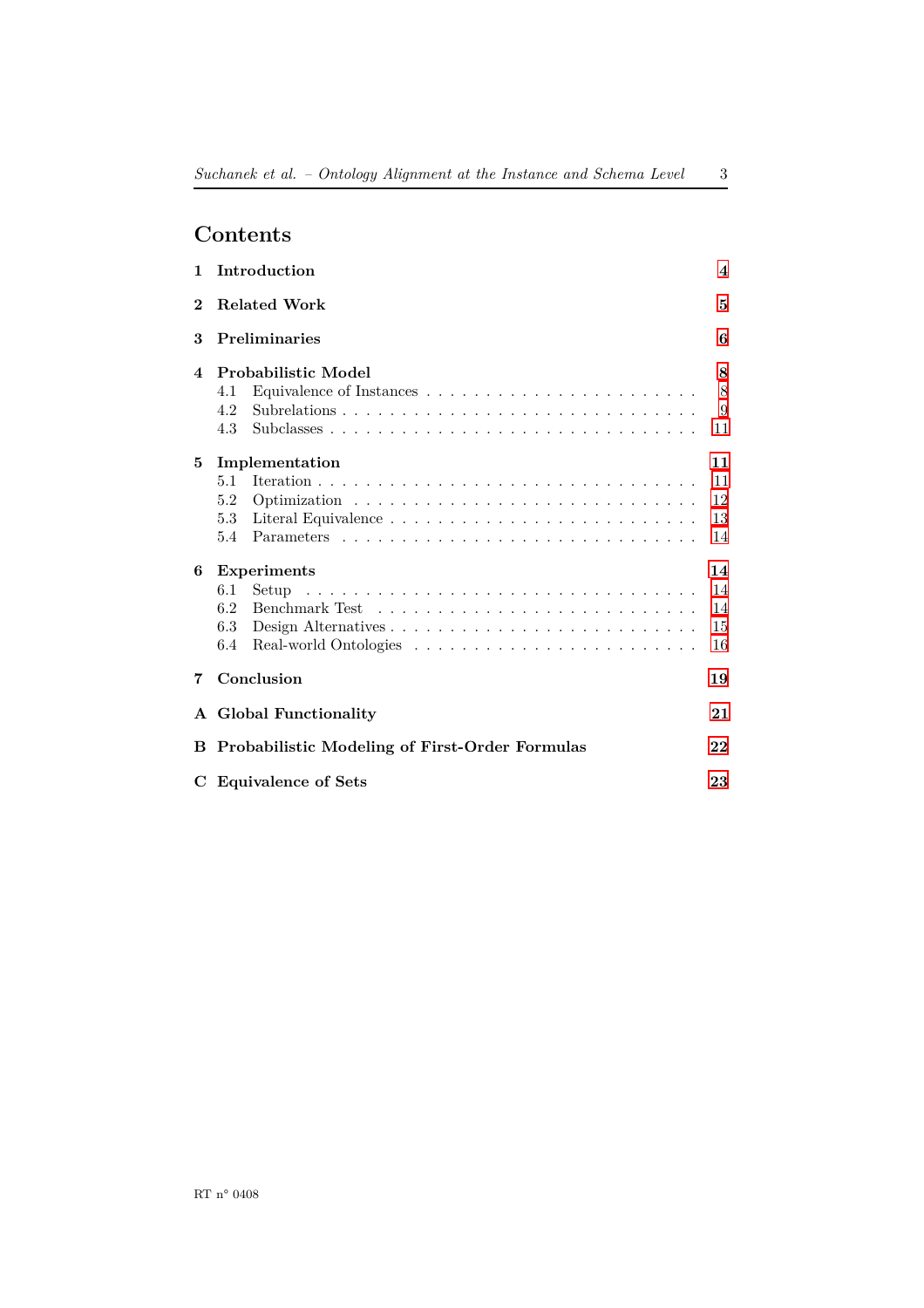## <span id="page-6-0"></span>**1 Introduction**

**Motivation.** An ontology is a formal collection of world knowledge. In this paper, we use the word *ontology* in a very general sense, to mean both the schema (classes and relations), and the instances with their assertions. In recent years, the success of Wikipedia and algorithmic advances in information extraction have facilitated the automated construction of large general-purpose ontologies. Notable endeavors of this kind include DBPEDIA  $[1]$ , KNOWITALL  $[8]$ , WikiTaxonomy [\[24\]](#page-23-1), and YAGO [\[28\]](#page-23-2), as well as commercial services such as freebase.com, trueknowledge.com, and wolframalpha.com. These ontologies are accompanied by a growing number of knowledge bases<sup>[1](#page-6-1)</sup> in a wide variety of domains including: music<sup>[2](#page-6-2)</sup>, movies<sup>[3](#page-6-3)</sup>, geographical data<sup>[4](#page-6-4)</sup>, publications<sup>[5](#page-6-5)</sup>, medical and biological data<sup>[6](#page-6-6)</sup>, or government data<sup>[7](#page-6-7)</sup>.

Many of these ontologies contain complementing data. For instance, a general ontology may know who discovered a certain enzyme, whereas a biological database may know its function and properties. However, since the ontologies generally use different terms (identifiers) for an entity, their information cannot be easily brought together. In this respect, the ontologies by themselves can be seen as isolated islands of knowledge. The goal of the Semantic Web vision is to interlink them, thereby creating one large body of universal ontological knowledge [\[3,](#page-22-2) [4\]](#page-22-3). This goal may be seen as a much scaled-up version of record linking, with challenges coming from different dimensions:

- unlike in record linkage, both instances and schemas should be reconciled;
- the semantics of the ontologies have to be respected;
- the ontologies are typically quite large and complex. Moreover, we are interested in performing the alignment in a fully automatic manner, and avoid tedious tuning or parameter settings.

A number of recent research have investigated this problem. There have been many works on entity resolution (i.e., considering the A-Box only) [\[10,](#page-22-4) [23,](#page-23-3) [25,](#page-23-4) [26,](#page-23-5) [29,](#page-23-6) [15,](#page-22-5) [16\]](#page-22-6). In another direction, much research has focused on schema alignment (i.e., considering the T-Box only) [\[12,](#page-22-7) [19,](#page-22-8) [2,](#page-22-9) [18,](#page-22-10) [32\]](#page-23-7). However, in recent years, the landscape of ontologies has changed dramatically. Today's ontologies often contain both a rich schema and, at the same time, a huge number of instances, with dozens of millions of assertions about them. To fully harvest the mine of knowledge they provide, their alignment has to be built on cross-fertilizing the alignments of both instances and schemas.

In this paper, we propose a new, holistic algorithm for aligning ontologies. Our approach links not just related entity or relationship instances, but also related classes and relations, thereby capturing the fruitful interplay between schema and instance matching. Our final aim is to discover and link identical

 $^{\rm 1}$ http://www.w $\rm 3.$ org/wiki/DataSetRDFDumps

<span id="page-6-1"></span><sup>2</sup><http://musicbrainz.org/>

<span id="page-6-2"></span> $3$ <http://www.imdb.com/>

<span id="page-6-3"></span><sup>4</sup><http://www.geonames.org/>

<span id="page-6-4"></span><sup>5</sup><http://www.informatik.uni-trier.de/~ley/db>

<span id="page-6-5"></span> $6$ <http://www.uniprot.org/>

<span id="page-6-7"></span><span id="page-6-6"></span><sup>7</sup><http://www.govtrack.us/>, <http://source.data.gov.uk/data/>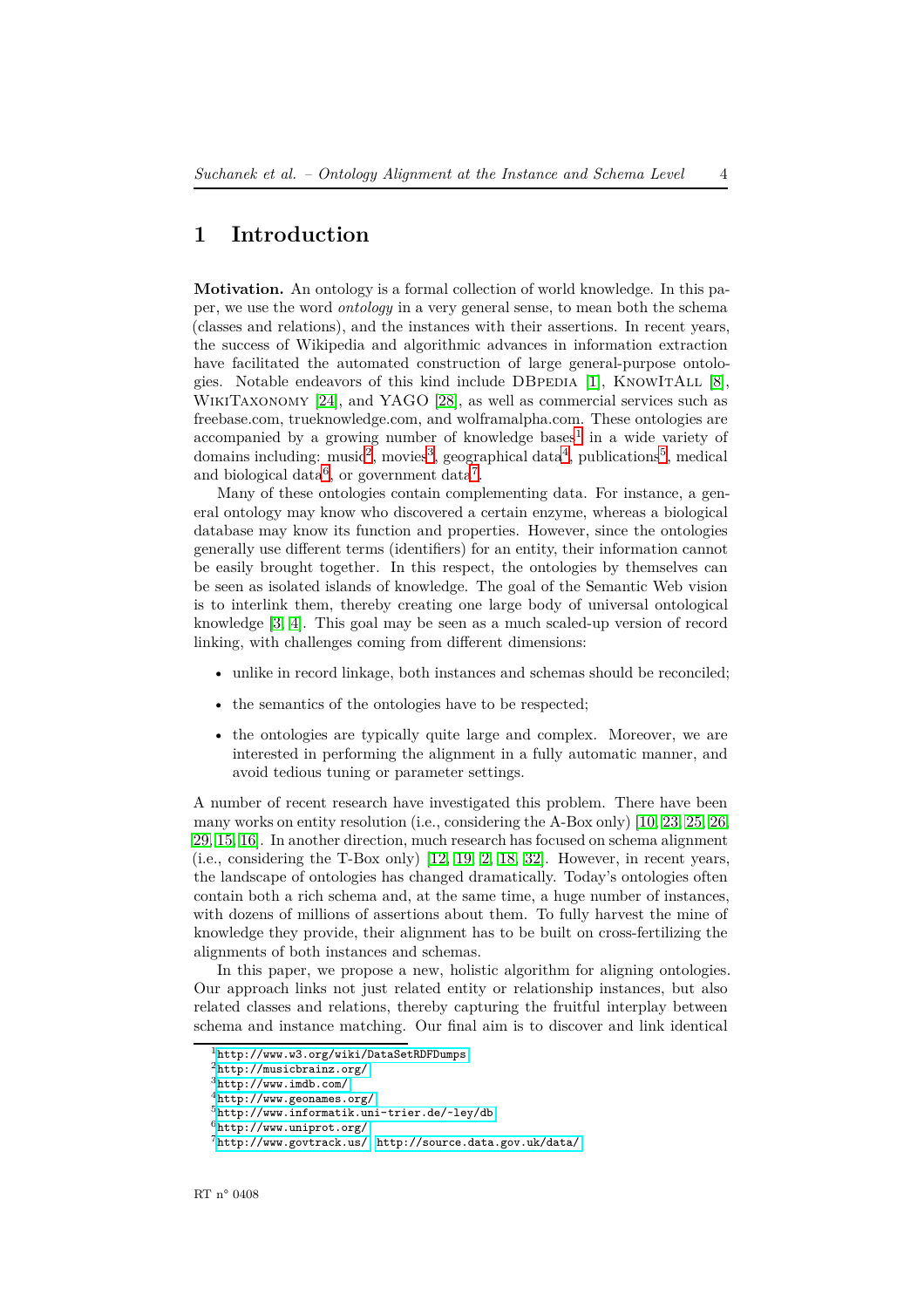entities automatically across ontologies on a large scale, thus allowing ontologies to truly complement each other.

**Contribution.** The contribution of the present paper is three-fold:

- We present  $PARIS^8$  $PARIS^8$ , a probabilistic algorithm for aligning instances, classes, and relations simultaneously across ontologies.
- We show how this algorithm can be implemented efficiently and that it does not require any tuning
- We prove the validity of our approach through experiments on real-world ontologies.

The paper is organized as follows. Section [2](#page-7-0) provides an overview of related work. We then introduce some preliminaries in Section [3.](#page-8-0) Section [4](#page-10-0) describes our probabilistic algorithm and Section [5](#page-13-1) its implementation. Section [6](#page-16-1) discusses experiments. To ease the reading, some technical discussions are postponed to the appendix.

## <span id="page-7-0"></span>**2 Related Work**

**Overview.** The problem of ontology matching has its roots in the problem of identifying duplicate entities, which is also known as record linkage, duplicate detection, or co-reference resolution. This problem has been extensively studied in both database and natural language processing areas [\[5,](#page-22-11) [7\]](#page-22-12). These approaches are less applicable in the context of ontologies for two reasons. First, they do not consider the formal semantics that ontologies have (such as the *subclassOf* taxonomy). Second, they focus on the alignment of instances and do not deal with the alignment of relations and classes. There are a number of surveys and analyses that shed light on the problem of record linking in ontologies. Halpin et al. [\[13\]](#page-22-13) provide a good overview of the problem in general. They also study difficulties of existing *sameAs*-links. These links are further analyzed by Ding et al. [\[6\]](#page-22-14). Glaser et al. [\[11\]](#page-22-15) propose a framework for the management of coreference in the Semantic Web. Hu et al. [\[17\]](#page-22-16) provide a study on how matches look in general.

**Schema Alignment.** Traditional approaches to ontology matching have focused mostly either on aligning the classes (the "T-Box") or on matching instances (the "A-Box"). The approaches that align the classes are manifold, using techniques such as sense clustering [\[12\]](#page-22-7), lexical and structural characteristics [\[19\]](#page-22-8), or composite approaches [\[2\]](#page-22-9). Unlike paris, these approaches can only align classes and do not consider the alignment of relations and instances. Most similar to our approach in this field are [\[18\]](#page-22-10) and [\[32\]](#page-23-7), which derive class similarity from the similarities of the instances. Both approaches consider only the equivalence of classes and do not compute subclasses, as does paris. Furthermore, neither can align relations or instances.

<span id="page-7-1"></span><sup>8</sup>Probabilistic Alignment of Relations, Instances, and Schema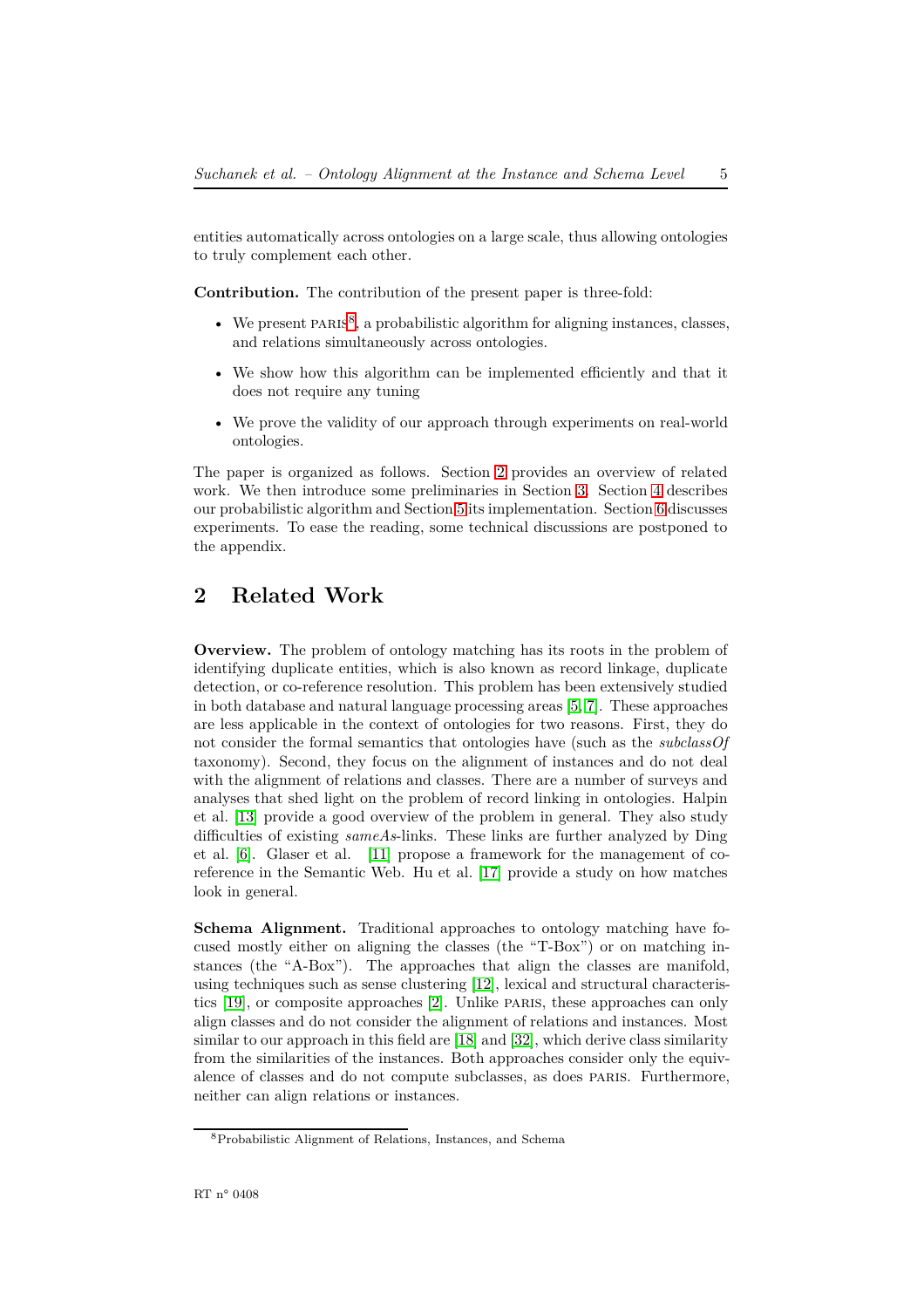**Instance Matching.** There are numerous approaches to match instances of one ontology to instances of another ontology. Ferrara, Lorusso, and Montanelli [\[10\]](#page-22-4) introduce this problem from a philosophical point of view. Different techniques are being used, such as exploiting the terminological structure [\[23\]](#page-23-3), logical deduction [\[25\]](#page-23-4), or a combination of logical and numerical methods [\[26\]](#page-23-5). The Sig.ma engine [\[29\]](#page-23-6) uses heuristics to match instances. Perhaps closest to our approach is [\[15\]](#page-22-5), which introduces the concept of functionality. Different from their approach, paris does not require an additional smoothening factor. The SILK framework [\[31\]](#page-23-8) allows specifying manual mapping rules. The OBJECT-COREF approach by Hu, Chen, and Qu  $[16]$  allows learning a mapping between the instances from training data. With paris, we aim at an approach that uses neither manual input nor training data. We compare some of the results of ObjectCoref to that of paris on the datasets of the ontology alignment evaluation initiative [\[9\]](#page-22-17) in Section [6.](#page-16-1) Hogan [\[14\]](#page-22-18) matches instances and propose to use these instances to compute the similarity between classes, but provides no experiments. Thus, none of these approaches can align classes and relations like **PARIS**.

**Holistic Approaches.** Only very few approaches address the cause of aligning both schema and instances: the RIMOM [\[20\]](#page-22-19) and ILIADS [\[30\]](#page-23-9) systems. Both of these have only been tested on small ontologies. The RiMOM system can align classes, but it cannot find *subclassOf* relationships. Furthermore, the approach provides a bundle of heuristics and strategies to choose from, while paris is monolithic. None of the ontologies the ILIADS system has been tested on contained full-fledges instances with properties. In contrast, paris is shown to perform well even on large-scale real-world ontologies with millions of instances.

## <span id="page-8-0"></span>**3 Preliminaries**

In this section, we recall the notions of ontology and of equivalence. Finally, we introduce the notion of functionality as one of the key concepts for ontology alignment.

**Ontologies.** We are concerned with ontologies available in the Resource Description Framework Schema (RDFS [\[33\]](#page-23-10)), the W3C standard for knowledge representation. An RDFS ontology builds on *resources*. A resource is an identifier for a real-world object, such as a city, a person, or a university, but also the concept of mathematics. For example, *London* is a resource that represents the city of London. A *literal* is a string, date or number. A *property* (or *relation*) is a binary predicate that holds between two resources or between a resource and a literal. For example, the property *isLocatedIn* holds between the resources *London* and *UK*. In the RDFS model, it is assumed that there exists a fixed global set  $\mathcal R$  of resources, a fixed global set  $\mathcal L$  of literals, and a fixed global set  $P$  of properties. Each resource is described by a URI. An RDFS *ontology* can be seen as a set of triples  $O \subset \mathcal{R} \times \mathcal{P} \times (\mathcal{R} \cup \mathcal{L})$ , called *statements*. In the following, we assume given an ontology *O*. To say that  $\langle x, r, y \rangle \in O$ , we will write  $r(x, y)$  and we call x and y the *arguments* of r. Intuitively, such a statement means that the relation  $r$  holds between the entities  $x$  and  $y$ . We say that *x*, *y* is a *pair* of *r*. A relation  $r^{-1}$  is called the *inverse* of a relation *r*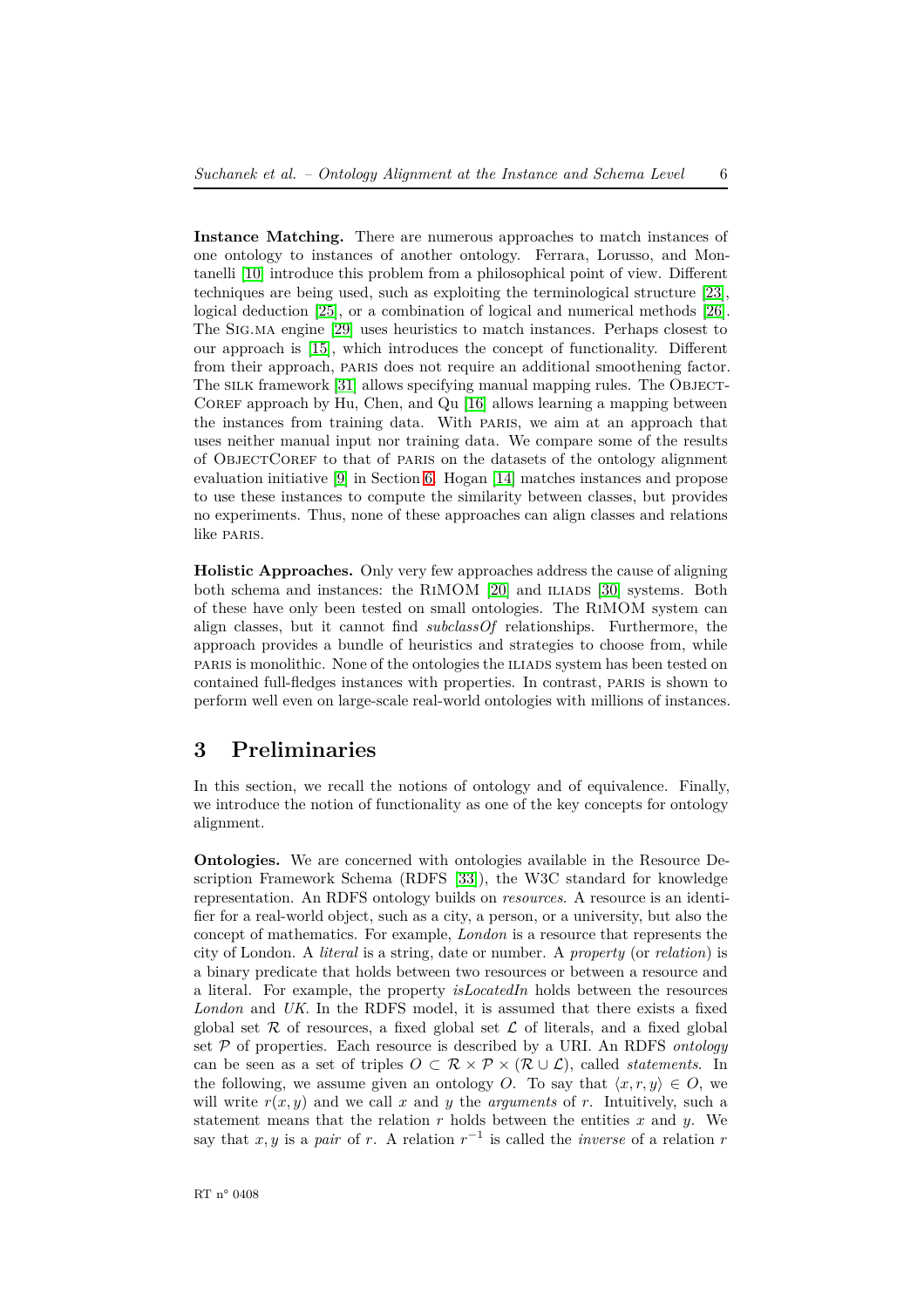if  $\forall x, y : r(x, y) \Leftrightarrow r^{-1}(y, x)$ . We assume that the ontology contains all inverse relations and their corresponding statements. Note that this results in allowing the first argument of a statement to be a literal, a minor digression from the standard.

An RDFS ontology distinguishes between classes and instances. A class is a resource that represents a set of objects, such as, e.g., the class of all singers, the class of all cities or the class of all books. A resource that is a member of a class is called an *instance* of that class. We assume that the ontology partitions the resources into classes and instances.[9](#page-9-0) The *rdf:type* relation connects an instance to a class. For example, we can say that the resource *Elvis* is a member of the class of singers: *rdf:type(Elvis, singer)*. A more specific class *c* can be specified as a *subclass* of a more general class *d* using the statement *rdfs:subclassOf(c,d)*. This means that, by inference, all instances of *c* are also instances of *d*. Likewise, a relation *r* can be made a sub-relation of a relation *s* by the statement *rdfs:subpropertyOf(r,s)*. This means that, by inference again,  $\forall x, y : r(x, y) \Rightarrow s(x, y)$ . We assume that all such inferences have been established and that the ontologies are available in their *deductive closure*, i.e., all statements implied by the subclass and sub-property statements have been added to the ontology.

**Equivalence.** In RDFS, the sets  $P$ ,  $R$ , and  $\mathcal{L}$  are global. That means that some resources, literals, and relations may be *identical* across different ontologies. For example, two ontologies may contain the resource *London*, therefore share that resource. (In practice, *London* is a URI, which makes it easy for two ontologies to use exactly the same identifier.) The semantics of RDFS enforces that these two occurrences of the identifier refer to the same real-world object (the city of London). The same applies to relations or literals that are shared across ontologies. Conversely, two different resources can refer to the same real-world object. For example, *London* and *Londres* can both refer to the city of London. Such resources are called *equivalent*. We write  $Londres \equiv London$ .

The same observation applies not just to instances, but also to classes and relations. Two ontologies can talk about an identical class or relation. They can also use different resources, but refer to the very same real-world concepts. For example, one ontology can use the relation *wasBornIn* whereas another ontology can use the relation *birthPlace*. An important goal of our approach is to find out that *wasBornIn* ≡ *birthPlace*.

In this paper, we make the following assumption: *a given ontology does not contain equivalent resources.* That is, if an ontology contains two instances *x* and x', then we assume  $x \neq x'$ . We assume the same for relations and classes. This is a reasonable assumption, because most ontologies are either manually designed [\[21,](#page-22-20) [22\]](#page-23-11), or generated from a database (such as the datasets mentioned in the introduction), or designed with avoiding equivalent resources in mind [\[28\]](#page-23-2). If the ontology does contain equivalent resources, then our approach will still work. It will just not discover the equivalent resources within one ontology.

**Functions.** A relation *r* is a *function* if, for a given first argument, there is only one second argument. For example, the relation *wasBornIn* is a function, because one person is born in exactly one place. A relation is an *inverse function*

<span id="page-9-0"></span><sup>9</sup>RDFS allows classes to be instances of other classes, but in practice, this case is rare.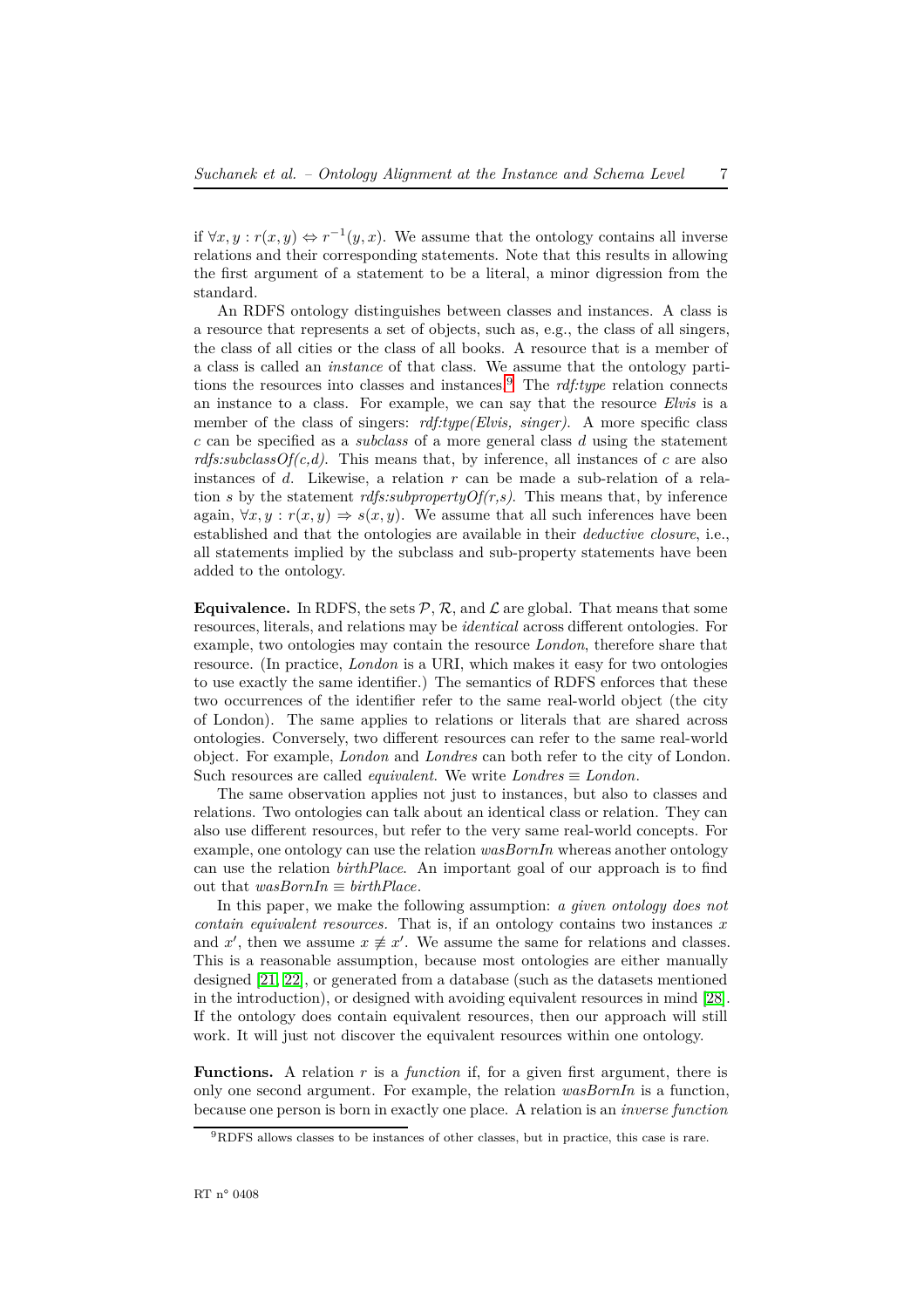if its inverse is a function. If  $r$  is a function and if  $r(x, y)$  in one ontology and  $r(x, y')$  in another ontology, then *y* and *y*' must be equivalent. In the example: If a person is born in both *Londres* and *London*, then *Londres* ≡ *London*. The same observation holds for two first arguments of inverse functions. As we shall see, functions play an essential role in deriving alignments between ontologies. Nevertheless, it turns out that the precise notion of function is too strict for our setting. This is due to two reasons:

- First, a relation *r* ceases to be a function as soon as there is one *x* with *y* and  $y'$  such that  $r(x, y)$  and  $r(x, y')$ . This means that just one erroneous fact can make a relation *r* a non-function. Since real-world ontologies usually contain erroneous facts, the strict notion of function is not wellsuited.
- Second, even if a relation is not a function, it may contribute evidence that two entities are the same. For example, the relation *livesIn* is not a function, because some people may live in several places. However, a wide majority of people live in one place, or in very few places. So, if most people who live in *London* also live in *Londres*, this provides a strong evidence for the unification of *London* and *Londres*.

Thus, to derive alignments, we want to deal with "quasi-functions". This motivates introducing the concept of *functionality*, as in [\[15\]](#page-22-5). The *local functionality* of a relation *r* for a first argument *x* is defined as

$$
fun(r,x) = \frac{1}{\#y : r(x,y)}
$$

where we write " $\#y : \varphi(y)$ " to mean " $|\{y \mid \varphi(y)\}|$ ". Consider for example the relationship *isCitizenOf*. For most first arguments, the functionality will be 1, because most people are citizens of exactly one country. However, for people who have multiple nationalities, the functionality may be  $\frac{1}{2}$  or even smaller. The *local inverse functionality* is defined analogously as

$$
fun^{-1}(r,x) = fun(r^{-1},x)
$$

Deviating from [\[15\]](#page-22-5), we define the *global functionality* of a relation *r* as the harmonic mean of the local functionalities, which boils down to

<span id="page-10-2"></span>
$$
fun(r) = \frac{\#x : \exists y : r(x, y)}{\#x, y : r(x, y)}
$$
\n
$$
(1)
$$

We discuss design alternatives and the rationale of our choice in Appendix [A.](#page-23-0) The *global inverse functionality* is defined analogously as  $fun^{-1}(r) = \int_0^r \ln(r^{-1})$ .

#### <span id="page-10-1"></span><span id="page-10-0"></span>**4 Probabilistic Model**

#### **4.1 Equivalence of Instances**

We want to model the probability  $P(x \equiv x')$  that one instance *x* in one ontology is equivalent to another instance  $x'$  in another ontology. Let us assume that both ontologies share a relation *r*. Following our argument in Section [3,](#page-8-0) we want the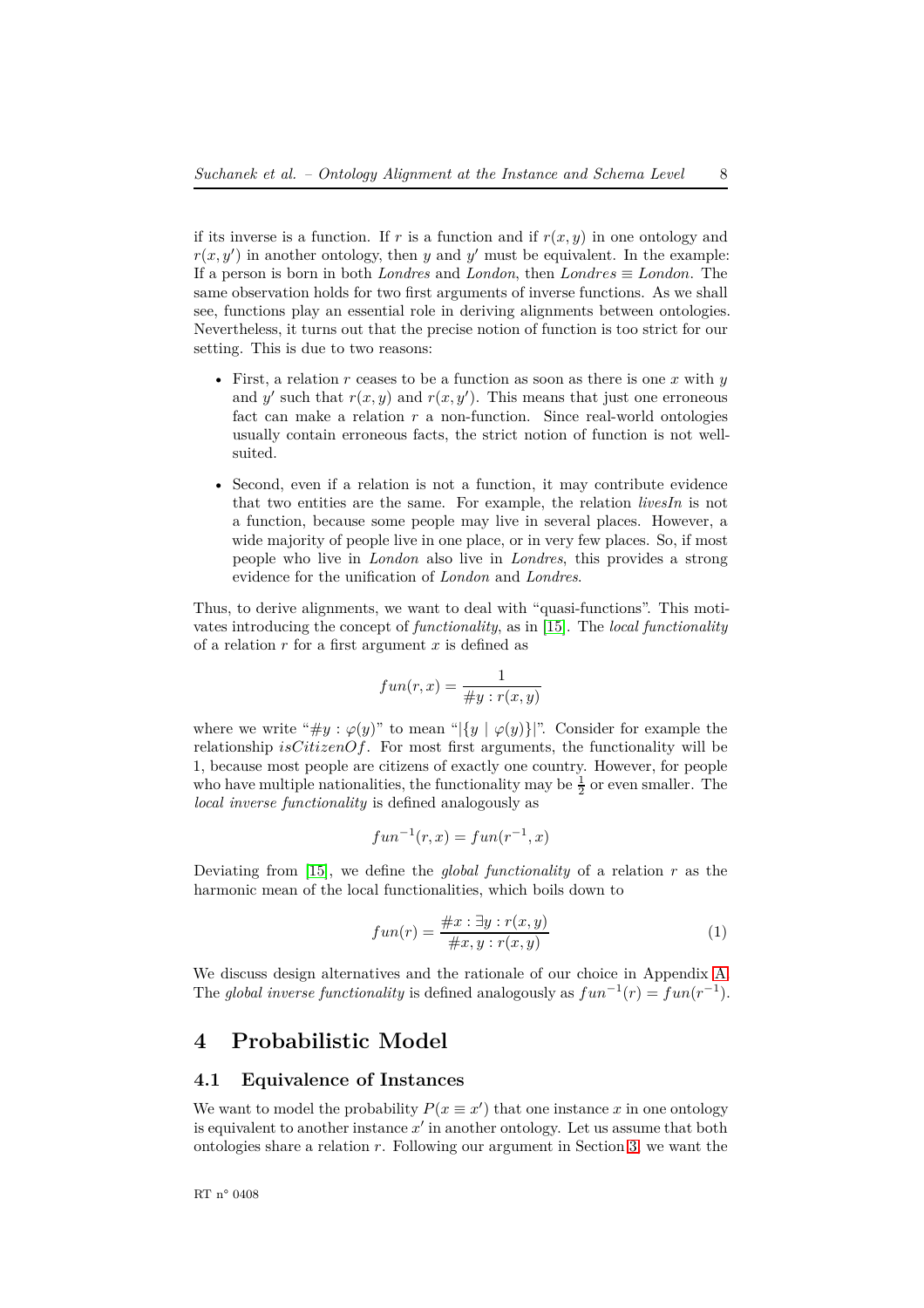probability  $P(x \equiv x')$  to be large if *r* is highly inverse functional, and if there are  $y \equiv y'$  with  $r(x, y)$ ,  $r(x', y')$  (if, say, *x* and *x*' share an e-mail address). This can be written pseudo-formally as:

$$
\exists r, y, y' : r(x, y) \land r(x', y') \land y \equiv y' \land fun^{-1}(r) \text{ is high } \Longrightarrow x \equiv x'
$$

We transform this logical rule into a probability assignment for  $x \equiv x'$ , assuming independence and using the formalization described in Appendix [B,](#page-24-0) obtaining thus:

<span id="page-11-1"></span>
$$
P_1(x \equiv x') := 1 - \prod_{r(x,y), r(x',y')} (1 - fun^{-1}(r) \times P(y \equiv y')) \tag{2}
$$

In other words, as soon as there is one relation *r* with  $fun^{-1}(r) = 1$  and with  $r(x, y)$ ,  $r(x', y')$ , and  $P(y \equiv y') = 1$ , it follows that  $P_1(x \equiv x') = 1$ . We discuss a design alternative in Appendix [C.](#page-25-0)

Note that the probability of  $x \equiv x'$  depends recursively on the probabilities of other equivalences. These other equivalences may hold either between instances or between literals. We discuss the probability of equivalence between two literals in Section [5.](#page-13-1) Obviously, we set  $P(x \equiv x) := 1$  for all literals and instances *x*.

Equation [\(2\)](#page-11-1) considers only positive evidence for an equality. To consider also evidence against an equality, we can use the following modification. We want the probability  $P(x \equiv x')$  to be small, if there is a highly functional relation *r* with  $r(x, y)$  and if  $y \neq y'$  for all  $y'$  with  $r(x', y')$ . Pseudo-formally, this can be written as

$$
\exists r, y : r(x, y) \land (\forall y' : r(x', y') \Rightarrow y \not\equiv y') \land fun(r) \text{ is high } \implies x \not\equiv x. \tag{3}
$$

This can be modeled as

<span id="page-11-4"></span><span id="page-11-3"></span>
$$
P_2(x \equiv x') := \prod_{r(x,y)} (1 - fun(r) \prod_{r(x',y')} (1 - P(y \equiv y')))
$$
(4)

As soon as there is one relation *r* with  $fun(r) = 1$  and with  $r(x, y)$ ,  $r(x', y')$ , and  $P(y \equiv y') = 0$ , it follows that  $P_2(x \equiv x') = 0$ . We combine these two desiderata by multiplying the two probability estimates:

<span id="page-11-2"></span>
$$
P_3(x \equiv x') := P_1(x \equiv x') \times P_2(x \equiv x')
$$
 (5)

In the experiments, we found that Equation [\(2\)](#page-11-1) suffices in practice. However, we discuss scenarios where Equation [\(5\)](#page-11-2) can be useful in Section [6.](#page-16-1)

#### <span id="page-11-0"></span>**4.2 Subrelations**

The formulas we have just established estimate the equivalence between two entities that reside in two different ontologies, if there is a relation *r* that is common to the ontologies. It is also a goal to discover whether a relation *r* of one ontology is equivalent to a relation *r* ′ of another ontology. More generally, we would like to find out whether *r* is a sub-relation of  $r'$ , written  $r \subseteq r'$ . Intuitively, the probability  $P(r \subseteq r')$  is proportional to the number of pairs in *r* that are also pairs in  $r'$ :

$$
P(r \subseteq r') := \frac{\#x, y : r(x, y) \land r'(x, y)}{\#x, y : r(x, y)}
$$
(6)

RT n° 0408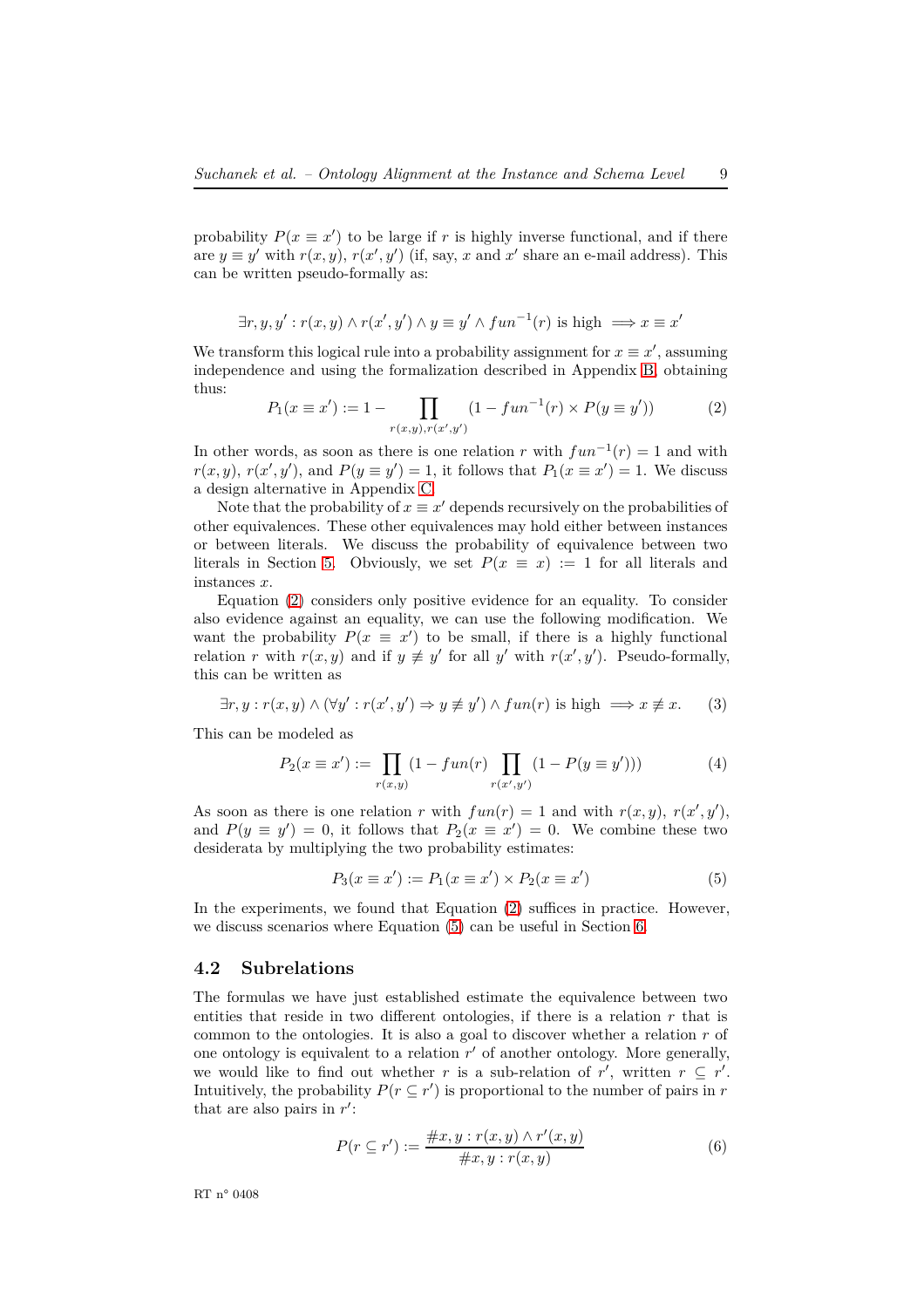The numerator should take into account the resources that have already been matched across the ontologies. Therefore, the numerator is more appropriately phrased as:

$$
\#x, y : r(x, y) \land (\exists x', y' : x \equiv x' \land y \equiv y' \land r'(x', y'))
$$

Using again our formalization from Appendix [B,](#page-24-0) this can be modeled as:

$$
\sum_{r(x,y)} (1 - \prod_{r'(x',y')} (1 - (P(x \equiv x') \times P(y \equiv y')))) \tag{7}
$$

In the denominator, we want to normalize by the number of pairs in *r* that have a counterpart in the other ontology. This is

<span id="page-12-1"></span>
$$
\sum_{r(x,y)} (1 - \prod_{x',y'} (1 - (P(x \equiv x') \times P(y \equiv y'))))
$$
\n(8)

Thus, we estimate the final probability  $P(r \subseteq r')$  as:

$$
\frac{\sum_{r(x,y)} (1 - \prod_{r'(x',y')} (1 - (P(x \equiv x') \times P(y \equiv y'))))}{\sum_{r(x,y)} (1 - \prod_{x',y'} (1 - P(x \equiv x') \times P(y \equiv y')))}
$$
(9)

This probability depends on the probability that two instances (or literals) are equivalent.

One might be tempted to set  $P(r \subseteq r) := 1$  for all relations *r*. However, in practice, we observe cases where the first ontology uses  $r$  where the second ontology omits it. Therefore, we compute  $P(r \subseteq r)$  as a contingent quantity.

We are now in a position to generalize Equation [\(2\)](#page-11-1) to the case where the two ontologies do not share a common relation. For this, we need to replace every occurrence of  $r(x', y')$  by  $r'(x', y')$  and factor in the probabilities that  $r' \subseteq r$  or  $r \subseteq r'$ . This gives the following value to be assigned to  $Pr(x \equiv x')$ :

<span id="page-12-0"></span>
$$
1 - \prod_{r(x,y),r'(x',y')} (1 - P(r' \subseteq r) \times fun^{-1}(r) \times P(y \equiv y'))
$$
  
 
$$
\times (1 - P(r \subseteq r') \times fun^{-1}(r') \times P(y \equiv y')) \tag{10}
$$

If we want to consider also negative evidence as in Equation [\(5\)](#page-11-2), we get for  $P(x \equiv x')$ :

<span id="page-12-2"></span>
$$
\left(1 - \prod_{r(x,y),r'(x',y')} \qquad (1 - P(r' \subseteq r) \times fun^{-1}(r) \times P(y \equiv y'))\right)
$$
  
\$\times\$ 
$$
\prod_{r(x,y),r'} \qquad \left(1 - P(r \subseteq r') \times fun^{-1}(r') \times P(y \equiv y'))\right)
$$
  
\$\times\$ 
$$
\prod_{r(x,y),r'} \qquad \left(1 - fun(r) \times P(r' \subseteq r) \times \prod_{r'(x',y')}(1 - P(x \equiv x'))\right)
$$
  
\$\times\$ 
$$
\left(1 - fun(r') \times P(r \subseteq r') \times \prod_{r'(x',y')}(1 - P(x \equiv x'))\right)(11)$
$$

This formula looks asymmetric, because it considers only  $P(r' \subseteq r)$  and *fun*(*r*) one one hand, and  $P(r \subseteq r')$  and  $fun(r')$  on the other hand (and not, for instance,  $P(r' \subseteq r)$  together with  $fun(r')$ ). Yet, it is not asymmetric,

RT $\,$ n° 0408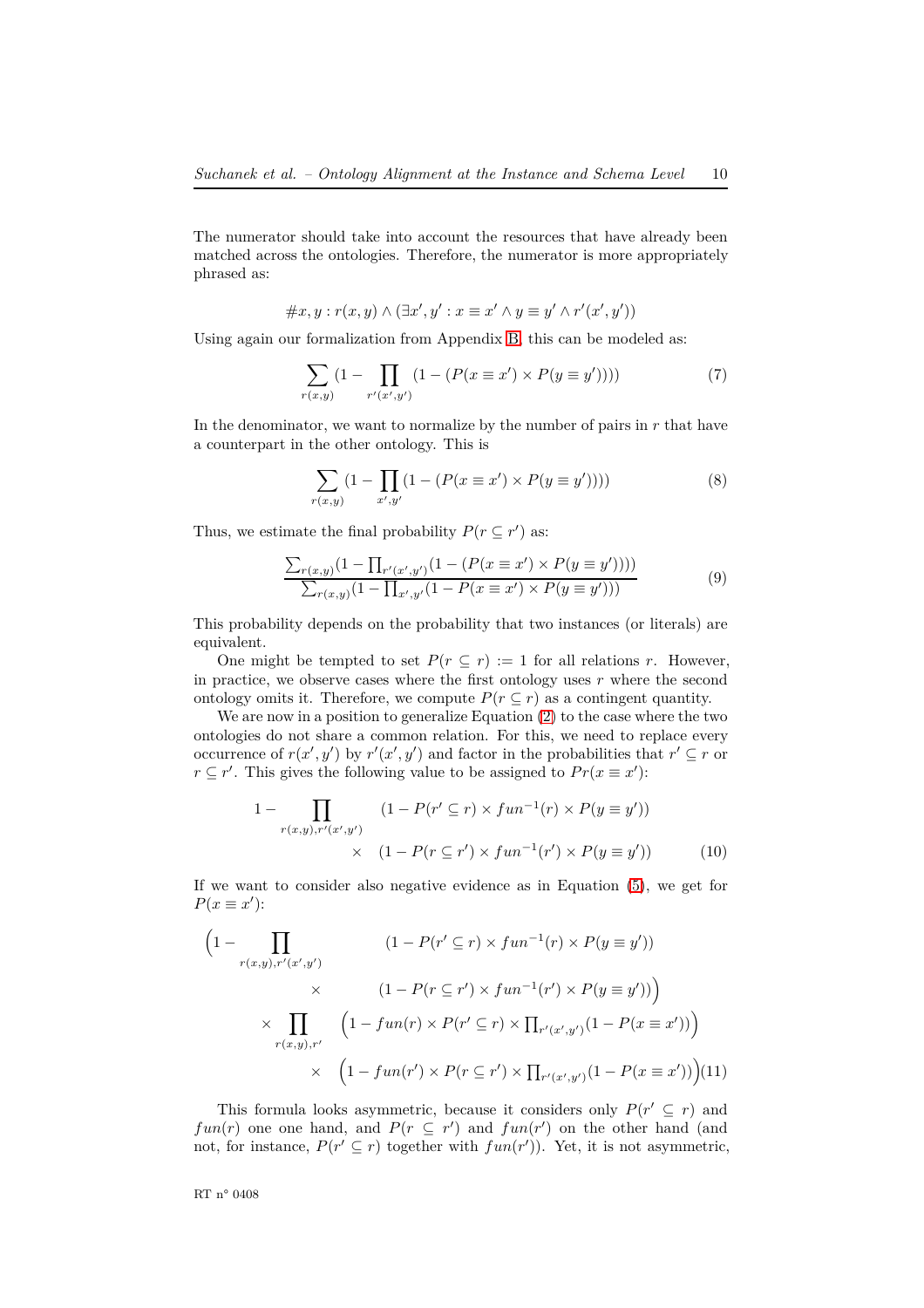because each instantiation of *r* ′ will at some time also appear as an instantiation of *r*. It is justified to consider  $P(r' \subseteq r)$ , because a large  $P(r' \subseteq r)$  implies that  $r'(x, y) \Rightarrow r(x, y)$ . This means that a large  $P(r' \subseteq r)$  implies that  $fun(r)$  $fun(r')$  and  $fun^{-1}(r) < fun^{-1}(r')$ .

If there is no  $x'$ ,  $y'$  with  $r'(x', y')$ , we set as usual the last factor of the formula to one,  $\prod_{r'(x',y')}(1-P(x\equiv x'))$  := 1. This decreases  $P(x \equiv x')$  in case one instance has relations that the other one does not have.

To each instance from the first ontology, our algorithm assigns multiple equivalent instances from the second ontology, each with a probability score. For each instance from the first ontology, we call the instance from the second ontology with the maximum score the *maximal assignment*. If there are multiple instances with the maximum score, we break ties arbitrarily, so that every instance has at most one maximal assignment.

#### <span id="page-13-0"></span>**4.3 Subclasses**

A class corresponds to a set of entities. One could be tempted to treat classes just like instances and compute their equivalence. However, the class structure of one ontology may be more fine-grained than the class structure of the other ontology. Therefore, we aim to find out not whether one class *c* of one ontology is equivalent to another class  $c'$  of another ontology, but whether  $c$  is a subclass of  $c', c \subseteq c'$ . Intuitively, the probability  $P(c \subseteq c')$  shall be proportional to the number of instances of  $c$  that are also instances of  $c'$ :

<span id="page-13-3"></span>
$$
P(c \subseteq c') = \frac{\# \ c \cap c'}{\# c}
$$

. Again, we estimate the expected number of instances that are in both classes as

$$
\mathbb{E}(\# c \cap c') = \sum_{x:\text{type}(x,c)} (1 - \prod_{y:\text{type}(y,d)} (1 - P(x \equiv y)))
$$

We divide this expected number by the total number of instances of *c*:

$$
P(c \subseteq c') = \frac{\sum_{x: type(x,c)} (1 - \prod_{y: type(y,d)} (1 - P(x \equiv y)))}{\#x: type(x,c)}
$$
(12)

The fact that two resources are instances of the same class can reinforce our belief that the two resources are equivalent. Hence, it seems tempting to feed the subclass-relationship back into Equation [\(10\)](#page-12-0). However, in practice, we found that the class information is of less use for the equivalence of instances. This may be because of different granularities in the class hierarchies. It might also be because some ontologies use classes to express certain properties (*MaleSingers*), whereas others use relations for the same purpose (*gender* = *male*). Therefore, we compute the class equivalences only *after* the instance equivalences have been computed.

# <span id="page-13-1"></span>**5 Implementation**

#### <span id="page-13-2"></span>**5.1 Iteration**

Our algorithm takes as input two ontologies. As already mentioned, we assume that a single ontology does not contain duplicate (equivalent) entities.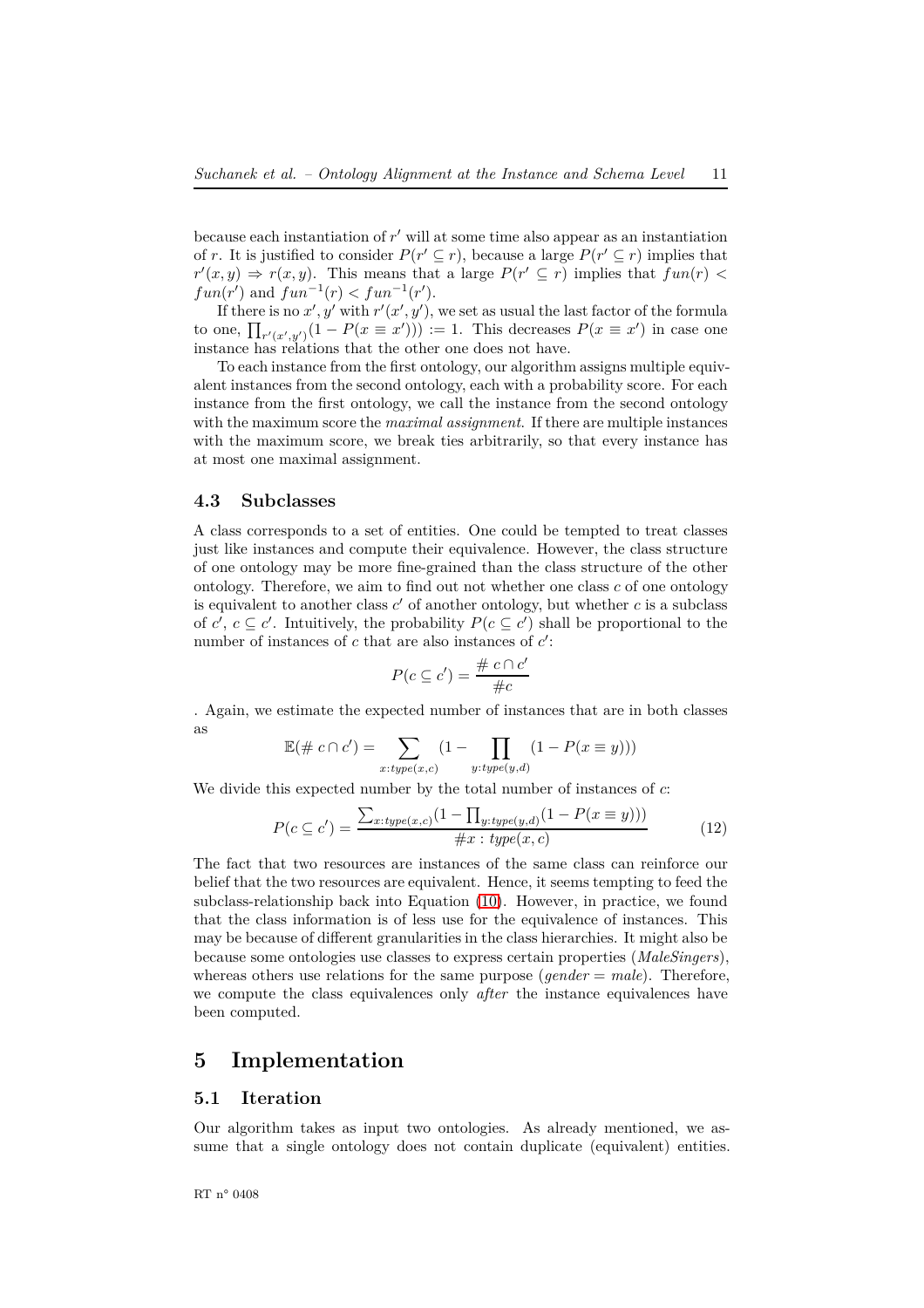This corresponds to some form of a domain-restricted unique name assumption. Therefore, our algorithm considers only equivalence between entities from different ontologies. Strictly speaking, the functionality of a relation (Equation [\(1\)](#page-10-2)) depends recursively on the equivalence of instances. If, e.g., every citizen lives in two countries, then the functionality of *livesIn* is  $\frac{1}{2}$ . If our algorithm unifies the two countries, then the functionality of *livesIn* jumps to 1. However, since we assume that there are no equivalent entities within one ontology, we compute the functionalities of the relations within each ontology upfront.

We implemented a fixpoint computation for Equations [\(9\)](#page-12-1) and [\(10\)](#page-12-0). First, we compute the probabilities of equivalences of instances. Then, we compute the probabilities for sub-relationships. These two steps are iterated until convergence. In a last step, the equivalences between classes are computed by Equation [\(12\)](#page-13-3) from the final assignment. To bootstrap the algorithm in the very first step, we set  $P(r \subseteq r') = \theta$  for all pairs of relations  $r, r'$  of different ontologies. We chose  $\theta = 0.10$ . The second round uses the computed values for  $P(r \subseteq r')$  and no longer *θ*. We have not yet succeeded in proving a theoretical condition under which the iteration of Equations [\(9\)](#page-12-1) and [\(10\)](#page-12-0) reaches a fixpoint. In practice, we iterate until the entity pairs under the maximal assignments change no more (which is what we call convergence). In our experiments, this state was always reached after a few iterations. We note that one could always enforce convergence of such iterations by introducing a progressively increasing dampening factor. Our model changes the probabilities of two resources being equal – but never the probability that a certain statement holds. All statements in both ontologies remain valid. This is possible because an RDFS ontology cannot be made inconsistent by equating resources, but this would not be the case any more for richer ontology languages.

#### <span id="page-14-0"></span>**5.2 Optimization**

The equivalence of instances (Equation [\(10\)](#page-12-0)) can be computed in different ways. In the most naive setting, the equivalence is computed for each pair of instances. This would result in a runtime of  $O(n^2m)$ , where *n* is the number of instances and *m* is the average number of statements in which an instance occurs (a typical value for *m* is 20). This implementation took weeks to run one iteration. We overcame this difficulty as follows.

First, we optimize the computation of Equation [\(10\)](#page-12-0). For each instance *x* in the first ontology, we traverse all statements  $r(x, y)$  in which this instance appears as first argument. (Remember that we assume that the ontology contains all inverse statements as well.) For each statement  $r(x, y)$ , we consider the second argument  $y$ , and all instances  $y'$  that the second argument is known to be equal to  $({y': P(y \equiv y') > 0})$ . For each of these equivalent instances y', we consider again all statements  $r(x', y')$  and update the equality of *x* and x<sup>'</sup>. This results in a runtime of  $O(nm^2e)$ , where *e* is the average number of equivalent instances per instance (typically around 10). Equations [\(9\)](#page-12-1) and  $(12)$ are optimized in a similar fashion.

Generally speaking, our model distinguishes *true* equivalences  $(P(x \equiv x') >$ 0) from *false* equivalences  $(P(x \equiv x') = 0)$  and *unknown* equivalences  $(P(x \equiv x')$ not yet computed). Unknown quantities are simply omitted in the sums and products of the equations. Interestingly, most equations contain a probability  $P(x \equiv x')$  only in the form  $\prod (1 - P(x \equiv x'))$ . This means that the formula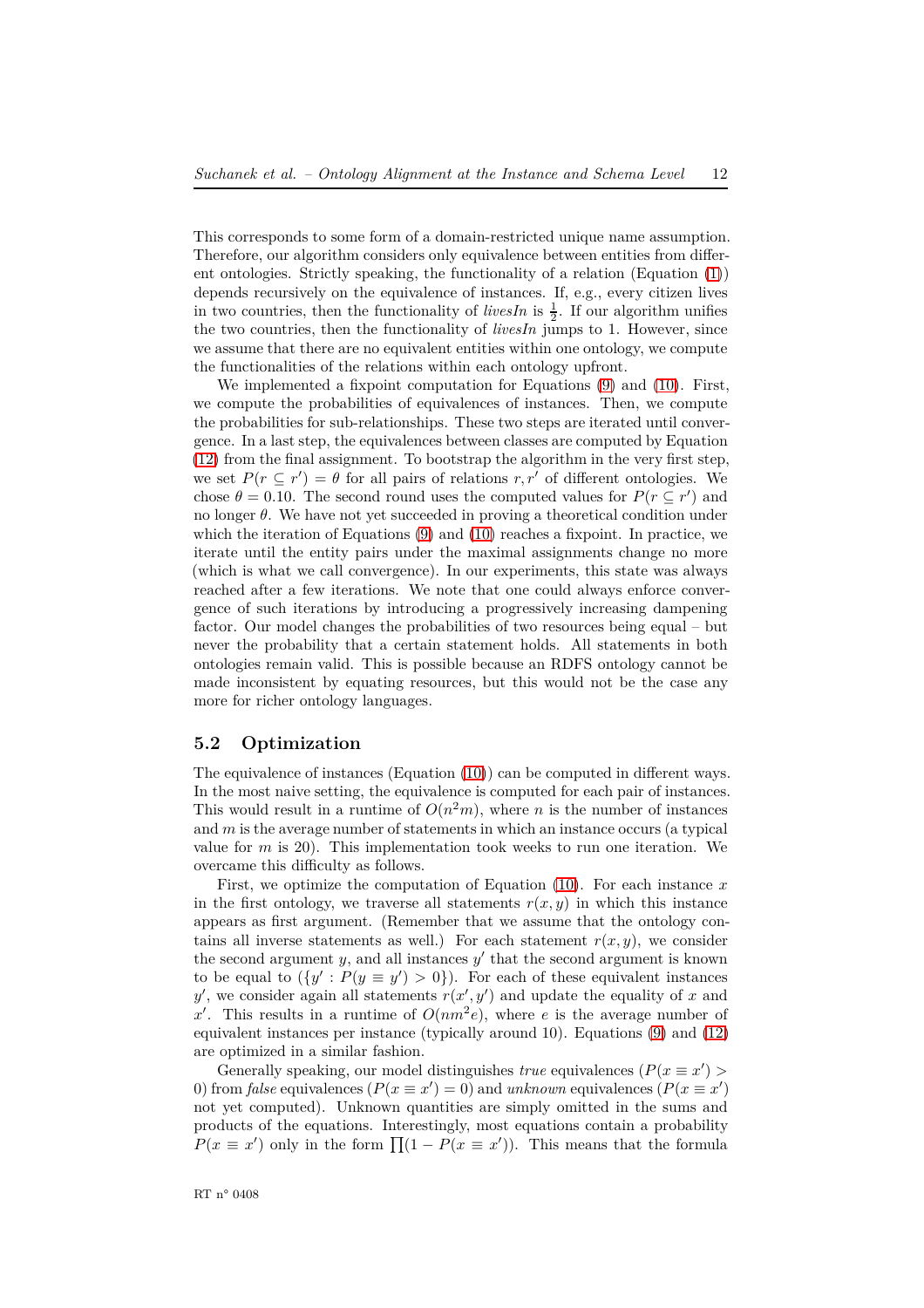will evaluate to the same value if  $P(x \equiv x')$  is unknown or if  $P(x \equiv x') = 0$ . Therefore, our algorithm does not need to store equivalences of value 0 at all.

Our implementation thresholds the probabilities and assumes every value below  $\theta$  to be zero. This greatly reduces the number of equivalences that the algorithm needs to store. Furthermore, we limit the number of pairs that are evaluated in Equations [\(9\)](#page-12-1) and [\(12\)](#page-13-3) to 10*,* 000. For each computation, our algorithm considers only the equalities of the previous maximal assignment and ignores all other equalities. This reduces the runtime by an order of magnitude without affecting much the relation inclusion assessment. We stress that all these optimizations have for purpose to decrease the running time of the algorithm *without significantly affecting the outcome of the computation*. We have validated in our experiments that it is indeed the case.

Our implementation is in Java, using the Java Tools developed for [\[27\]](#page-23-12) and Berkeley DB. We used the Jena framework to load and convert the ontologies. The algorithm turns out to be heavily IO-bound. Therefore, we used a solid-state drive (SSD) with high read bandwidth to store the ontologies. This brought the computation time down from the order of days to the order of hours on very large ontologies. We considered parallelizing the algorithm and running it on a cluster, but it turned out to be unnecessary.

#### <span id="page-15-0"></span>**5.3 Literal Equivalence**

The probability that two literals are equal is known a priori and will not change. Therefore, such probabilities can be set upfront (*clamped*), for example as fol $lows:$ 

- The probability that two numeric values of the same dimension are equal can be a function of their proportional difference.
- The probability that two strings are equal can be inverse proportional to their edit distance.
- For other identifiers (social security numbers, etc.), the probability of equivalence can be a function that is robust to common misspellings. The checksum computations that are often defined for such identifiers can give a hint as to which misspellings are common.
- By default, the probability of two literals being equal should be 0.

These functions can be designed depending on the application or on the specific ontologies. They can, e.g., take into account unit conversions (e.g., between Kelvin and Celcius). They could also perform datatype conversions (e.g., between *xsd:string* and *xsd:anyURI*) if necessary. The probabilities can then be plugged into Equation [\(10\)](#page-12-0).

For our implementation, we chose a particularly simple equality function. We normalize numeric values by removing all data type or dimension information. Then we set the probability  $P(x \equiv y)$  to 1 if *x* and *y* are identical literals, to 0 otherwise. The goal of this work is to show that even with such a simple, domainagnostic, similarity comparison between literals, our probabilistic model is able to align ontologies with high precision; obviously, precision could be raised even higher by implementing more elaborate literal similarity functions.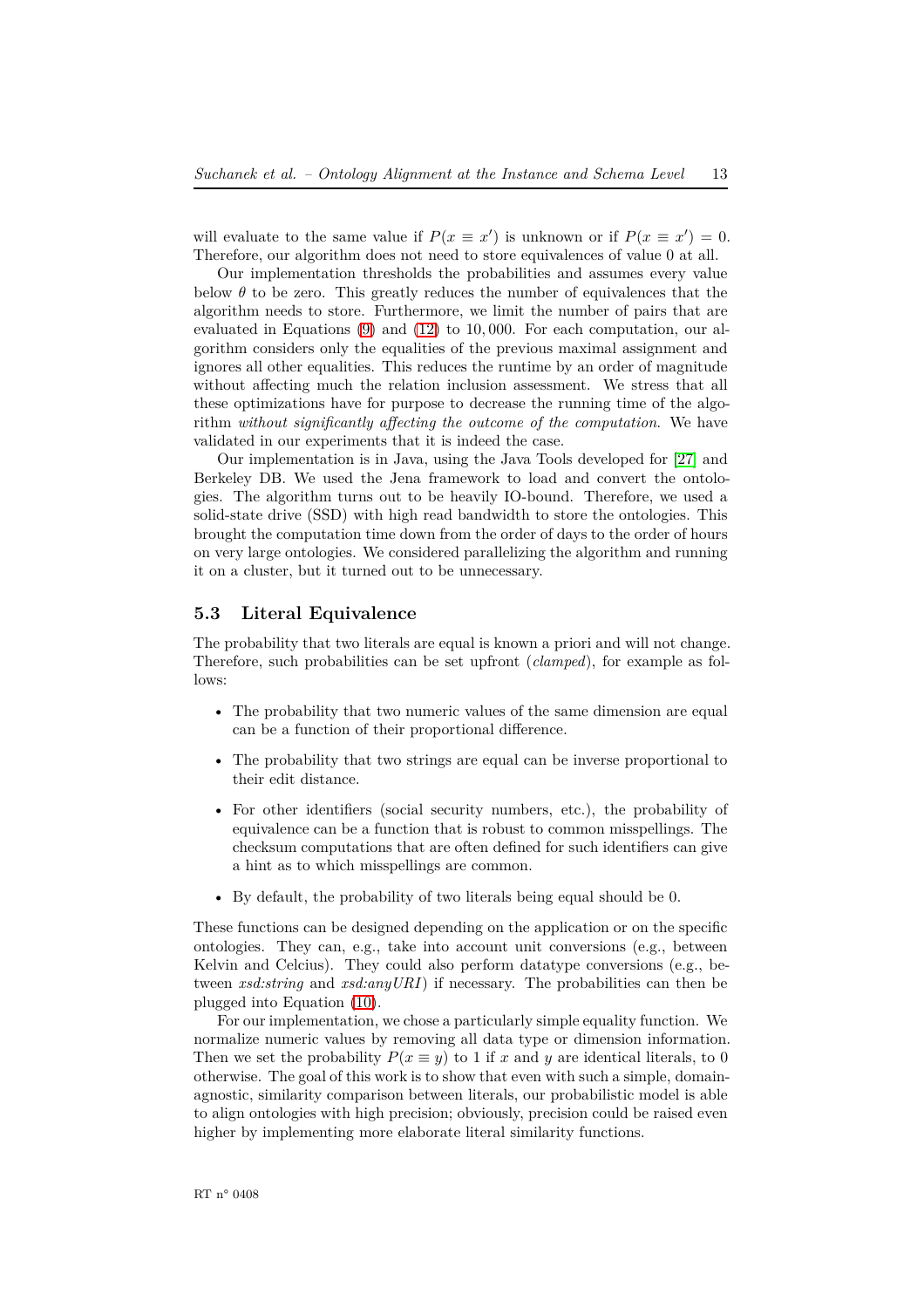#### <span id="page-16-0"></span>**5.4 Parameters**

Our implementation uses the following parameters:

- The initial value *θ* for the equivalence of relations in the very first step of the algorithm. We show in the experiments that the choice of  $\theta$  does not affect the results.
- Similarity functions for literals. These are application-dependent. However, we show that even with the simple identity function, the algorithm performs well.

Therefore, we believe we can claim that our model has no dataset-dependent tuning parameters. Our algorithm can be (and in fact, was) run on all datasets without any dataset specific settings. This contrasts PARIS with other algorithms, which are often heavily dependent on parameters that have to be tuned for each particular application or dataset. Traditional schema alignment algorithms, for example, usually use heuristics on the names of classes and relations, whose tuning requires expertise (e.g., [\[20\]](#page-22-19)). A major goal of the present work was to base the algorithm on probabilities and make it as independent as possible from the tuning of parameters. We are happy to report that this works beautifully. In order to improve results further, one can use smarter similarity functions, as discussed in Section [5.3.](#page-15-0)

#### <span id="page-16-1"></span>**6 Experiments**

#### <span id="page-16-2"></span>**6.1 Setup**

All experiments were run on a quad-core PC with 12 GB of RAM, running a 64bit version of Linux; all data was stored on a fast solid-state drive (SSD), with a peak random access bandwidth of approximately 50 MB/s (to be compared with a typical random access bandwidth of 1 MB/s for a magnetic hard drive).

Our experiments always compute relation, class, and instance equivalences between two given ontologies. Our algorithm was run until convergence (i.e., until less than  $1\%$  of the entities changed their maximal assignment). We evaluate the instance equalities by comparing the computed final maximal assignment to a gold standard, using the standard metrics of precision, recall, and F-measure. For instances, we considered only the assignment with the maximal score. For relation assignments, we performed a manual evaluation. Since PARIS computes sub-relations, we evaluated the assignments in each direction. Class alignments were also evaluated manually. For all evaluations, we ignored the probability score that PARIS assigned, except when noted.

#### <span id="page-16-3"></span>**6.2 Benchmark Test**

To be comparable to [\[16,](#page-22-6) [20,](#page-22-19) [23,](#page-23-3) [25\]](#page-23-4), we report results on the benchmark provided by the 2010 edition of the ontology alignment evaluation initiative (OAEI) [\[9\]](#page-22-17). We ran experiments on two datasets, each of which consists of two ontologies.[10](#page-16-4) For each dataset, the OAEI provides a gold standard list of

<span id="page-16-4"></span><sup>10</sup>We could not run on the third dataset, because it violates our assumption of nonequivalence within one ontology.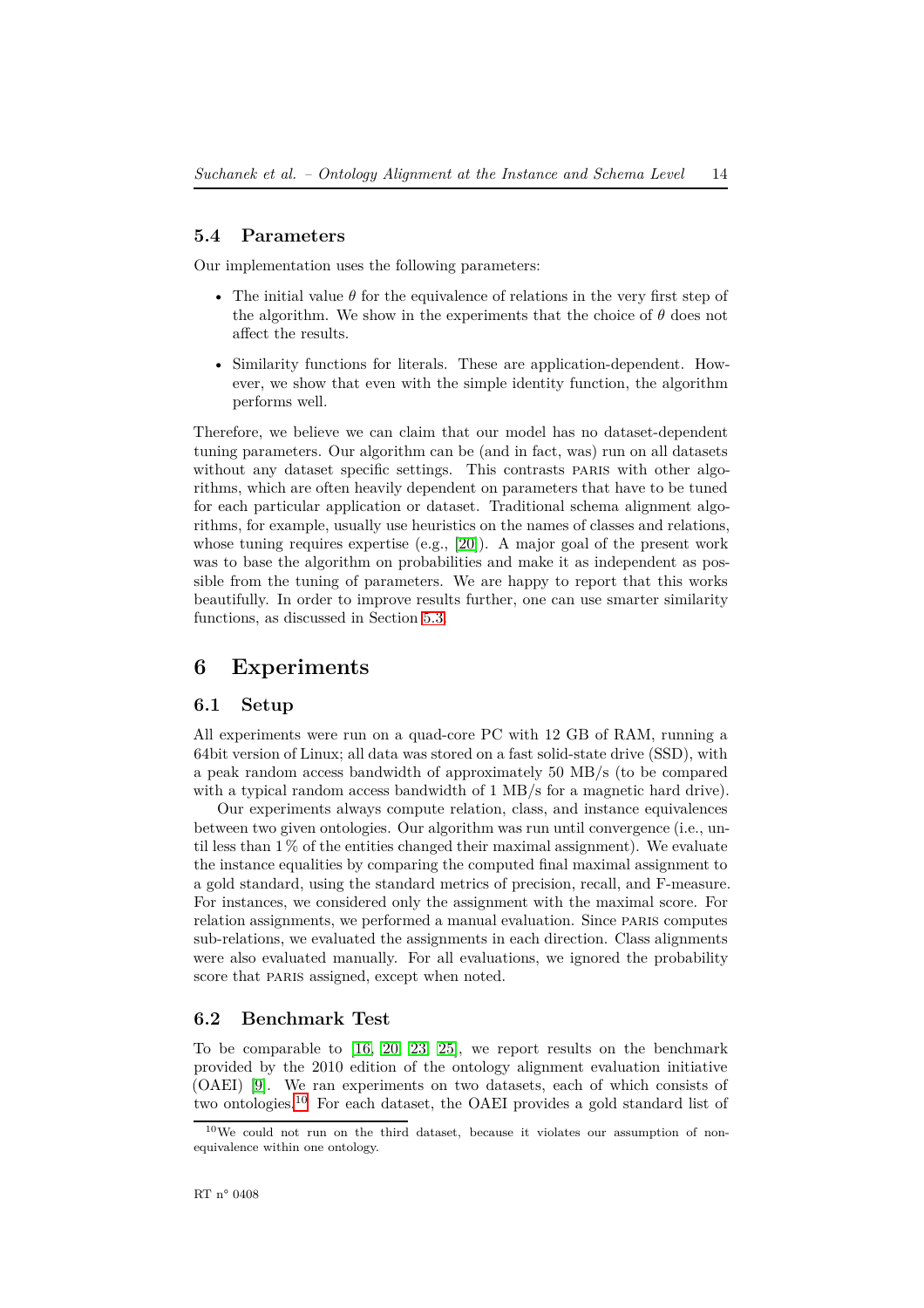|         |                          |      |               | Instances          |                    |                |            | Classes |         | Relations |                   |      |              |  |
|---------|--------------------------|------|---------------|--------------------|--------------------|----------------|------------|---------|---------|-----------|-------------------|------|--------------|--|
| Dataset | System                   | Gold | Prec          | Rec                | F                  | Gold           | Prec       | Rec     | F       | Gold      | Prec              | Rec  | F            |  |
| Person  | <b>PARIS</b><br>OBJCOREF | 500  | 100%<br>100 % | $100\%$<br>$100\%$ | 100 %<br>$100\,\%$ | 4              | 100 %<br>۰ | 100 %   | $100\%$ | 20        | $100\%$<br>$\sim$ | 100% | $100\%$<br>۰ |  |
| Rest.   | <b>PARIS</b><br>OBJCOREF | 112  | 95%<br>N/A    | 88%<br>N/A         | 91%<br>90%         | $\overline{4}$ | 100 %<br>۰ | $100\%$ | $100\%$ | 12        | 100 %<br>٠        | 66 % | 88 %<br>۰    |  |

<span id="page-17-1"></span>Table 1: Results (precision, recall, F-measure) of instance, class, and relation alignment on OAEI datasets, compared with OBJECTCOREF [\[16\]](#page-22-6). The "Gold" columns indicate the number of equivalences in the gold standard.

instances of the first ontology that are equivalent to instances of the second ontology. The relations and classes are identical in the first and second ontology. To make the task more challenging for paris, we artificially renamed the relations and classes in the first ontology, so that the sets of instances, classes, and relations used in the first ontology are disjoint from the ones used in the second ontology.

For the person dataset, PARIS converged after just 2 iterations and 2 minutes. For the restaurants, paris took 3 iterations and 6 seconds. Table [1](#page-17-1) shows our results.[11](#page-17-2) We achieve near-perfect precision and recall, with the exception of recall in the second dataset. As reported in [\[16\]](#page-22-6), all other approaches [\[20,](#page-22-19) [23,](#page-23-3) [25\]](#page-23-4) remain below  $80\%$  of F-measure for the second dataset, while only OBJECT-COREF [\[16\]](#page-22-6) achieves an F-measure of 90%. We achieve an F-measure of 91%. We are very satisfied with this result, because unlike OBJECT COREF, PARIS does not require any training data. It should be further noted that, unlike all other approaches, paris did not even know that the relations and classes were identical, but discovered the class and relation equivalences by herself in addition to the instance equivalences.

#### <span id="page-17-0"></span>**6.3 Design Alternatives**

To measure the influence of  $\theta$  on our algorithm, we ran parts with  $\theta = 0.001, 0.01, 0.05, 0.1, 0.2$ on the restaurant dataset. A larger  $\theta$  causes larger probability scores in the first iteration. However, the sub-relationship scores turn out to be the same, no matter what value  $\theta$  had. Therefore, the final probability scores are the same, independently of  $\theta$ . In a second experiment, we allowed the algorithm to take into account all probabilities from the previous iteration (and not just those of the maximal assignment). This changed the results only marginally (by one correctly matched entity), because the first iteration already has a very good precision. In a third experiment, we allowed the algorithm to take into account negative evidence (i.e., we used Equation [\(11\)](#page-12-2) instead of Equation [\(10\)](#page-12-0)). This made paris give up all matches between restaurants. The reason for this behavior turned out to be that most entities have slightly different attribute values (e.g., a phone number "213/467-1108" instead of "213-467-1108"). Therefore, we plugged in a different string equality measure. Our new measure normalizes two strings by removing all non-alphanumeric characters and lowercasing them. Then, the measure returns 1 if the strings are equal and 0 otherwise. This increased precision to  $100\%$ , but decreased recall to  $70\%$ . Our experience with

<span id="page-17-2"></span> $11$ Classes and relations accumulated for both directions. Values for OBJCOREF as reported in [\[16\]](#page-22-6). Precision and recall are not reported in [\[16\]](#page-22-6). ObjCoref cannot match classes or relations.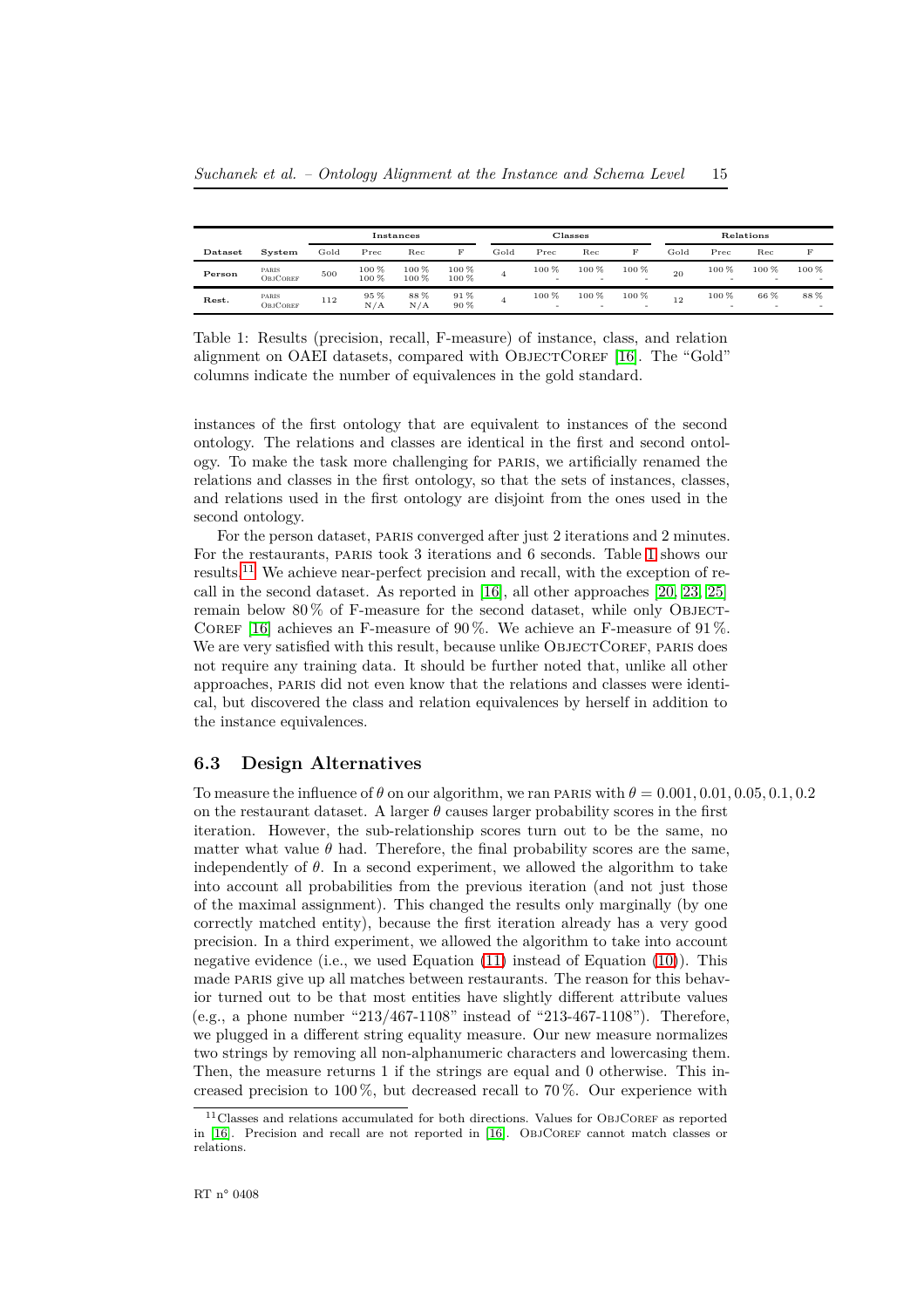YAGO and DBPEDIA (see next experiment) indicates that negative evidence can be helpful to distinguish entities of different types (movies and songs) that share one value (the title). However, in our settings, positive evidence proved sufficient.

#### <span id="page-18-0"></span>**6.4 Real-world Ontologies**

We wanted to test PARIS on real-world ontologies of a large scale, with a rich class and relation structure. At the same time, we wanted to restrict ourselves to cases where an error-free ground truth is available. Therefore, we first chose to align the YAGO [\[28\]](#page-23-2) and DBPEDIA [\[1\]](#page-22-0) ontologies, and then to align YAGO with an ontology built out of the  $IMDB^{12}$  $IMDB^{12}$  $IMDB^{12}$ .

| Ontology       | $\#\text{Instantes}$ | $\rm \#Classes$ | $\#\text{Relationships}$ |
|----------------|----------------------|-----------------|--------------------------|
| YAGO           | 2,795,289            | 292,206         | 67                       |
| <b>DBPEDIA</b> | 2,365,777            | 318             | 1,109                    |
| IMDB           | 4,842,323            | 15              | 24                       |

<span id="page-18-2"></span>Table 2: YAGO [\[28\]](#page-23-2), DBPEDIA [\[1\]](#page-22-0) and IMDB.

**YAGO vs. DBpedia.** With several million instances, these are some of the largest ontologies available. Each of them has thousands of classes and at least dozens of relations. We took only the non-meta facts from YAGO, and only the manually established ontology from DBPEDIA, which yields the datasets described in Table [2.](#page-18-2) Both ontologies use Wikipedia identifiers for their instances, so that the ground truth for the instance matching can be computed trivially.<sup>[13](#page-18-3)</sup> However, the statements about the instances differ in both ontologies, so that the matching is not trivial. The class structure and the relationships of YAGO and DBPEDIA were designed completely independently, making their alignment a challenging endeavor.

We ran PARIS for 4 iterations, until convergence. Table [3](#page-18-4) shows the results per iteration. To compute recall, we counted the number of shared instances in DBPEDIA and YAGO. Since YAGO selects Wikipedia pages with many categories, and DBPEDIA selects pages with frequent infoboxes, the two resources share only 1.4 million entities. PARIS can map them with a precision of  $90\,\%$ and a recall of 73 %. If only entities with more than 10 facts in DBpedia are considered, precision and recall jump to  $97\%$  and  $85\%$ , respectively.

|                          |                                  | Instances                  |                          |                          |       | Classes                             |      |                                   | Relations                |                                  |                                   |                                        |                                   |                                   |
|--------------------------|----------------------------------|----------------------------|--------------------------|--------------------------|-------|-------------------------------------|------|-----------------------------------|--------------------------|----------------------------------|-----------------------------------|----------------------------------------|-----------------------------------|-----------------------------------|
| Change<br>to prev.       | Time                             | Prec                       | Rec                      | F                        | Time  | $YAGO \subseteq DBP$<br>Prec<br>Num |      | $DBP \subset YAGO$<br>Num<br>Prec |                          | Time                             | YAGO $\subset$ DBP<br>Num<br>Prec |                                        | $DBP \subset YAGO$<br>Num<br>Prec |                                   |
| 12.4%<br>1.1%<br>$0.3\%$ | 4h04m<br>5h06m<br>5h00m<br>5h26m | 86%<br>89%<br>90 %<br>90 % | 69%<br>73%<br>73%<br>73% | 77%<br>80%<br>81%<br>81% | 2h14m | $\sim$<br>$\sim$<br>137k            | 94 % | $\sim$<br>$\sim$<br>$\sim$<br>149 | $\sim$<br>$\sim$<br>84 % | 19min<br>21min<br>21min<br>24min | 30<br>32<br>33<br>33              | 93%<br>$100\,\%$<br>$100\,\%$<br>100 % | 134<br>144<br>149<br>151          | $90\%$<br>$92\%$<br>$92\%$<br>92% |

<span id="page-18-4"></span>Table 3: Results on matching YAGO and DBPEDIA over iterations  $1-4$ 

<sup>12</sup>The Internet Movie Database, <http://www.imdb.com>

<span id="page-18-3"></span><span id="page-18-1"></span> $^{13}\mathrm{We}$  hid this knowledge from PARIS.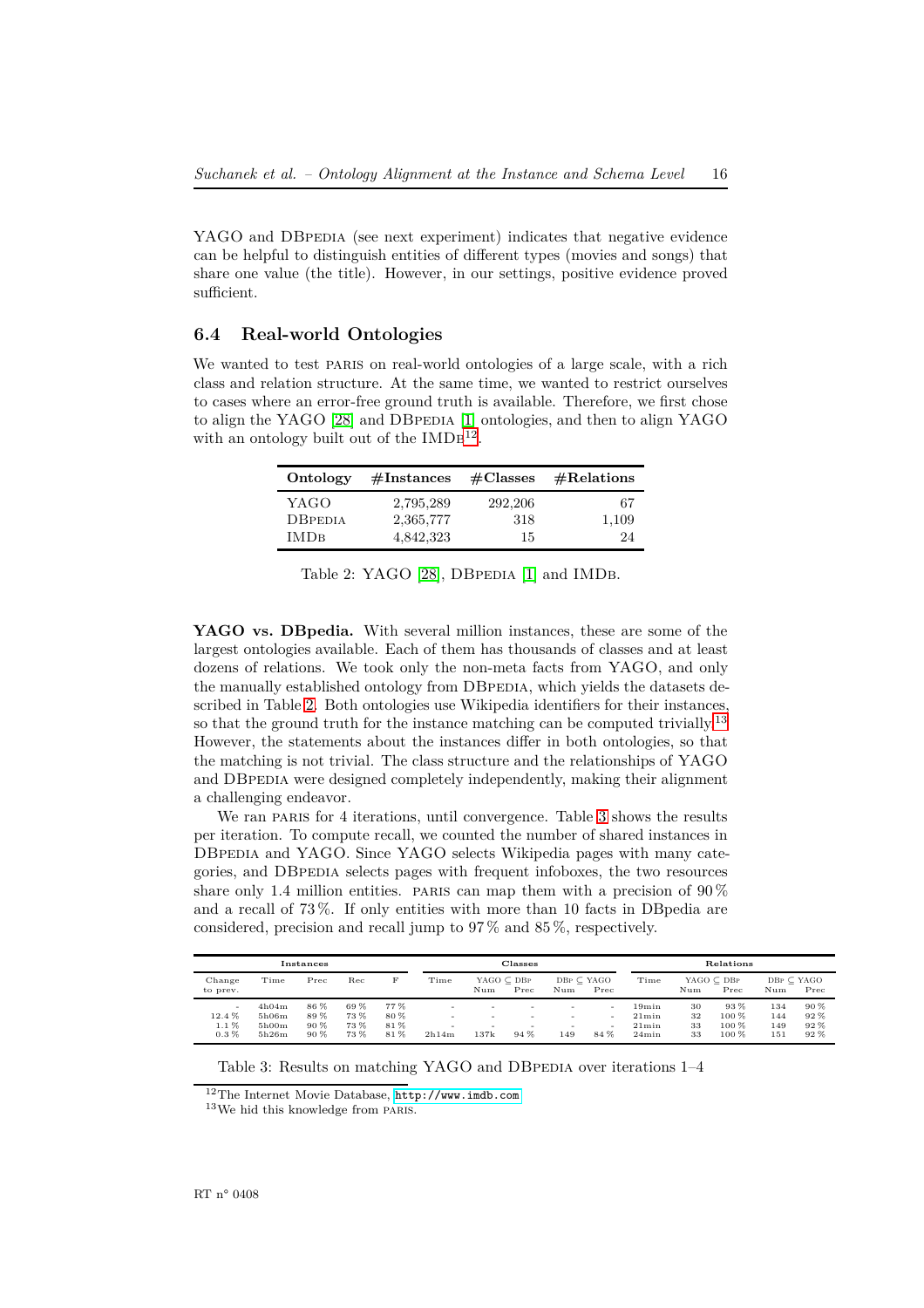paris assigns one class of one ontology to multiple classes in the taxonomy of the other ontology, taking into account the class inclusions. Some classes are assigned to multiple leaf-classes as well. For our evaluation, we excluded 19 highlevel classes (such as *yagoGeoEntity*, *physicalThing*, etc.). Then, we randomly sampled from the remaining assignments and evaluated the precision manually. It turns out that the precision increases substantially with the probability score (see Figure [1\)](#page-19-0). We report the numbers for a threshold of 0*.*4 in Table [3](#page-18-4) (the number of evaluated sample assignments is 200 in both cases). The errors come from 3 sources: First, paris misclassifies a number of the instances, which worsens the precision of the class assignment. Second, there are small inconsistencies in the ontologies themselves (YAGO, e.g., has several people classified as *lumber*, because they work in the wood industry). Last, there may be biases in the instances that the ontologies talk about. For example, paris estimates that 12 % of the people convicted of murder in Utah were soccer players. As the score increases, these assignments get sorted out. Evaluating whether a class is always assigned to its most specific counterpart would require exhaustive annotation of candidate inclusions. Therefore we only report the number of aligned classes and observe that even with high probability scores (see Figure [2](#page-19-1) and Table [3\)](#page-18-4) we find matches for a significant proportion of the classes of each ontology into the other. The relations are also evaluated manually in both directions. We



<span id="page-19-0"></span>Figure 1: Precision of class alignment  $YAGO \subseteq DBPEDIA$  as a function of the probability threshold.

<span id="page-19-1"></span>Figure 2: Number of yago classes that have at least one assignment in DBPEDIA with a score greater than the threshold.

0*.*1 0*.*9

<span id="page-19-2"></span>Table 4: Some relation alignments between YAGO and DBPEDIA with their scores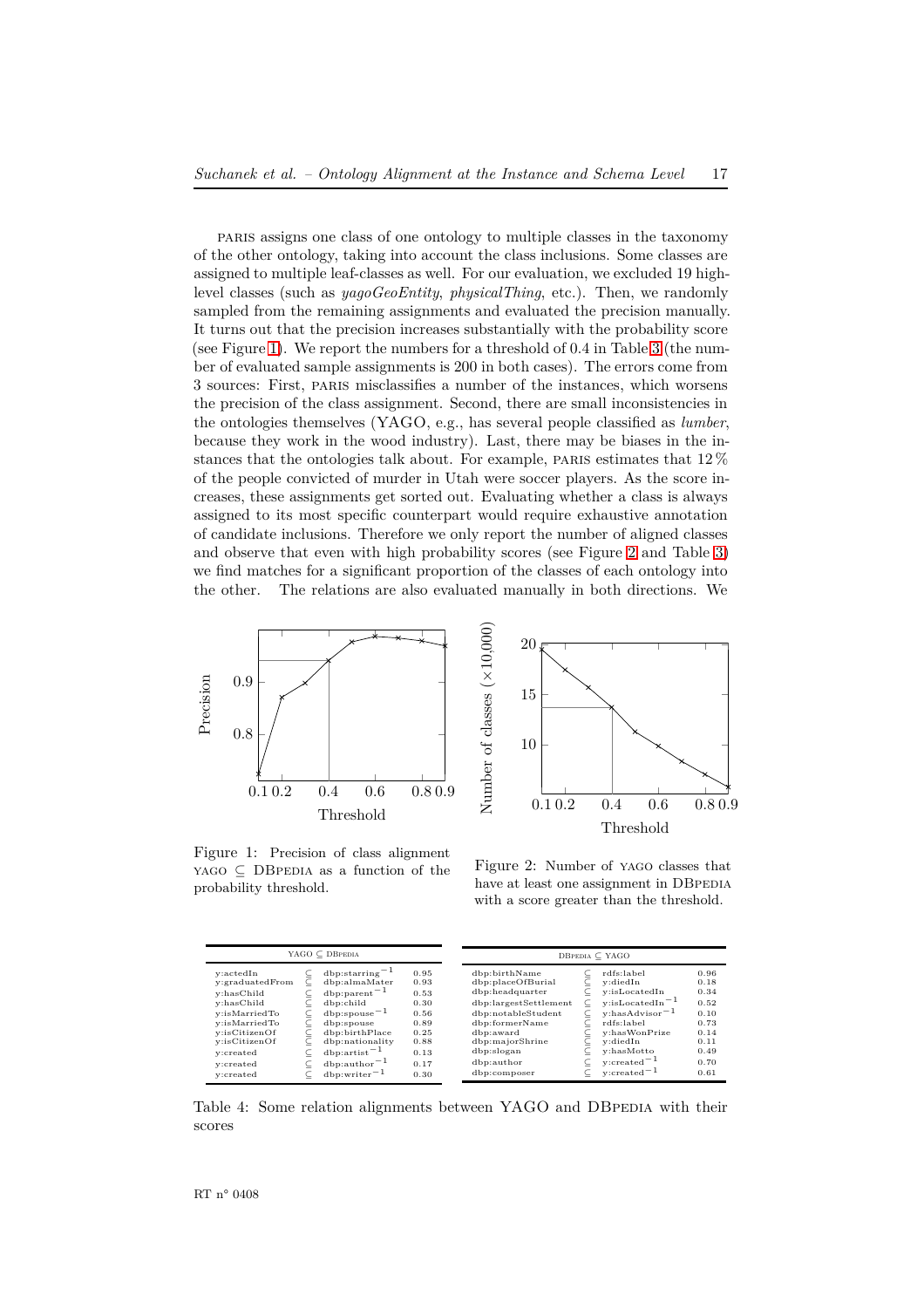|                                      |                                      | Classes                      | Relations                        |                           |                                           |        |                               |      |                               |                              |                                  |                          |                                  |                          |
|--------------------------------------|--------------------------------------|------------------------------|----------------------------------|---------------------------|-------------------------------------------|--------|-------------------------------|------|-------------------------------|------------------------------|----------------------------------|--------------------------|----------------------------------|--------------------------|
| Change<br>to prev.                   | Time                                 | Prec                         | Rec                              | F                         | Time                                      | Num    | $YAGO \subseteq IMDB$<br>Prec | Num  | $IMDB \subseteq YAGO$<br>Prec | Time                         | $YAGO \subseteq IMDB$<br>Prec    | Rec                      | $IMDB \subseteq YAGO$<br>Prec    | Rec                      |
| ۰.<br>$40.2\%$<br>$6.6\%$<br>$0.2\%$ | 16h47m<br>11h44m<br>11h48m<br>11h44m | 84 %<br>94 %<br>94 %<br>94 % | 75 %<br>89 %<br>$90\%$<br>$90\%$ | 79 %<br>91%<br>92%<br>92% | $\,$<br>$\overline{\phantom{a}}$<br>2h17m | ۰<br>8 | $100\,\%$                     | 135k | 28%                           | 4min<br>5min<br>5min<br>6min | 91%<br>91%<br>$100\%$<br>$100\%$ | 73%<br>73%<br>80%<br>80% | 100 %<br>100 %<br>100 %<br>100 % | 60%<br>80%<br>80%<br>80% |

<span id="page-20-2"></span>Table 5: Results on matching YAGO and IMDB over iterations  $1-4$ 

consider only the maximally assigned relation, because the relations do not form a hierarchy in YAGO and DBPEDIA. In most cases one assignment dominates clearly. Table [4](#page-19-2) shows some of the alignments. paris finds non-trivial alignments of more fine-grained relations to more coarse-grained ones, of inverses, of symmetric relations, and of relations with completely different names. There are a few plainly wrong alignments, but most errors come from semantic differences that do not show in practice (e.g., *burialPlace* is semantically different from *deathPlace*, so we count it as an error, even though in most cases the two will coincide). Recall is hard to estimate, because not all relations have a counterpart in the other ontology and some relations are poorly populated. We only note that we find alignments for half of YAGO's relations in DBPEDIA.

YAGO vs. IMDb. Next, we were interested in the performance of PARIS on ontologies that do not derive from from the same source. For this purpose, we constructed an RDF ontology from the IMDB. IMDB is predestined for the matching, because it is huge and there is an existing gold standard: YAGO contains some mappings to IMDB movie identifiers, and we could construct such a mapping for many persons from Wikipedia infoboxes. The content of the IMDB database is available for download as plain-text files.<sup>[14](#page-20-0)</sup> The format of each file is *ad hoc* but we transformed the content of the database in a fairly straightforward manner into a collection of triples. For instance, the file actors. list lists for each actor *x* the list of all movies *y* that *x* was cast in, which we transformed into facts  $\operatorname{actedIn}(x, y)$ . Unfortunately, the plain-text database does not contain IMDB movie and person identifiers (those that we use for comparing to the gold standard). Consequently, we had to obtain these identifiers separately. For this purpose, and to avoid having to access each Web page of the IMDB Web site, which would require much too many Web server requests, we used the advanced search feature of  $IMDB^{15}$  $IMDB^{15}$  $IMDB^{15}$  to obtain the list of all movies from a given year, or of all persons born in a certain year, together with their identifiers and everything needed to connect to the plain-text databases. Since our IMDB ontology has only 24 relations, we manually created a gold standard for relations, aligning 15 of them to YAGO relations. As Table [5](#page-20-2) shows, paris took much longer for each iteration than in the previous experiment. The results are convincing, with an F-score of  $92\%$  for the instances. This is a considerable improvement over a baseline approach that aligns entities by matching their *rdfs:label* properties (achieving  $97\%$  precision and only  $70\%$  recall, with an F-score of  $82\%$ ). Examining by hand the few remaining alignment errors revealed the following patterns:

<sup>14</sup><http://www.imdb.com/interfaces#plain>

<span id="page-20-1"></span><span id="page-20-0"></span><sup>15</sup><http://akas.imdb.com/search/>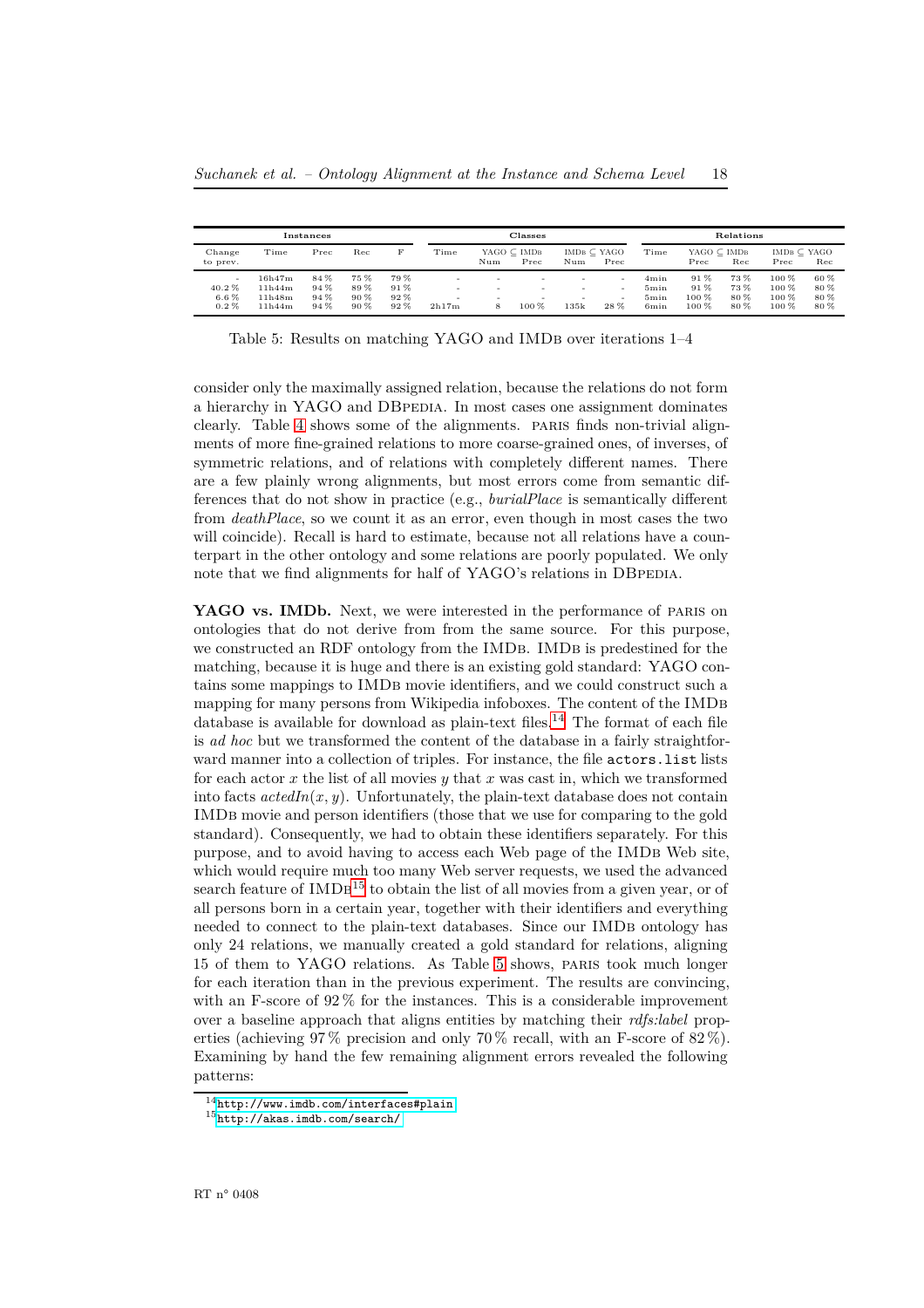- Some errors were caused by errors in YAGO, usually caused by incorrect references from Wikipedia pages to IMDB movies.
- PARIS sometimes aligned instances in YAGO with instances in IMDB that were not equivalent, but very closely related: for example, *King of the Royal Mounted* was aligned with *The Yukon Patrol*, a feature version of this TV series with the same cast and crew; *Out 1*, a 13-hour movie, was aligned with *Out 1: Spectre*, its shortened 4-hour variation.
- Some errors were caused by the very naive string comparison approach, that fails to discover, e.g., that *Sugata Sanshirô* and *Sanshiro Sugata* refer to the same movie. It is very likely that using an improved string comparison technique would further increase precision and recall of paris.

PARIS could align  $80\%$  of the relations of IMDB and YAGO, with a precision of  $100\%$ . PARIS mapped half of the IMDB classes correctly to more general or equal YAGO classes (at threshold 0). It performs less well in the other direction. This is because YAGO contains mostly famous people, many of whom appeared in some movie or documentary on IMDB. Thus, PARIS believes that a class such as *People from Central Java* is a subclass of *actor*.

As illustrated here, alignment of instances and relations work very well in paris, whereas class alignment leaves still some room for improvement. Overall, the results are very satisfactory, as this constitutes, to the best of our knowledge, the first holistic alignment of instances, relations, and classes on some of the world's largest ontologies, without any prior knowledge, tuning, or training.

# <span id="page-21-0"></span>**7 Conclusion**

We have presented PARIS, an algorithm for the automated alignment of RDFS ontologies. Unlike most other approaches, paris computes alignments not only for instances, but also for classes and relations. It does not need training data and it does not require any parameter tuning. paris is based on a probabilistic framework that captures the interplay between schema alignment and instance matching in a natural way, thus providing a holistic solution to the ontology alignment problem. Experiments show that our approach works extremely well in practice.

paris does not use any kind of heuristics on relation names, which allows aligning relations with completely different names. We conjecture that the name heuristics of more traditional schema-alignment techniques could be factored into the model.

Currently, PARIS cannot deal with structural heterogeneity. If one ontology models an event by a relation (such as *wonAward*), while the other one models it by an event entity (such as *winningEvent*, with relations *winner*, *award*, *year*), then paris will not be able to find matches. The same applies if one ontology is more fine-grained than the other one (specifying, e.g., cities as birth places instead of countries), or if one ontology treats cities as entities, while the other one refers to them by strings. For future work, we plan to address these types of challenges. We also plan to analyze under which conditions our equations are guaranteed to converge. It would also be interesting to apply paris to more than two ontologies. This would further increase the usefulness of paris for the dream of the Semantic Web.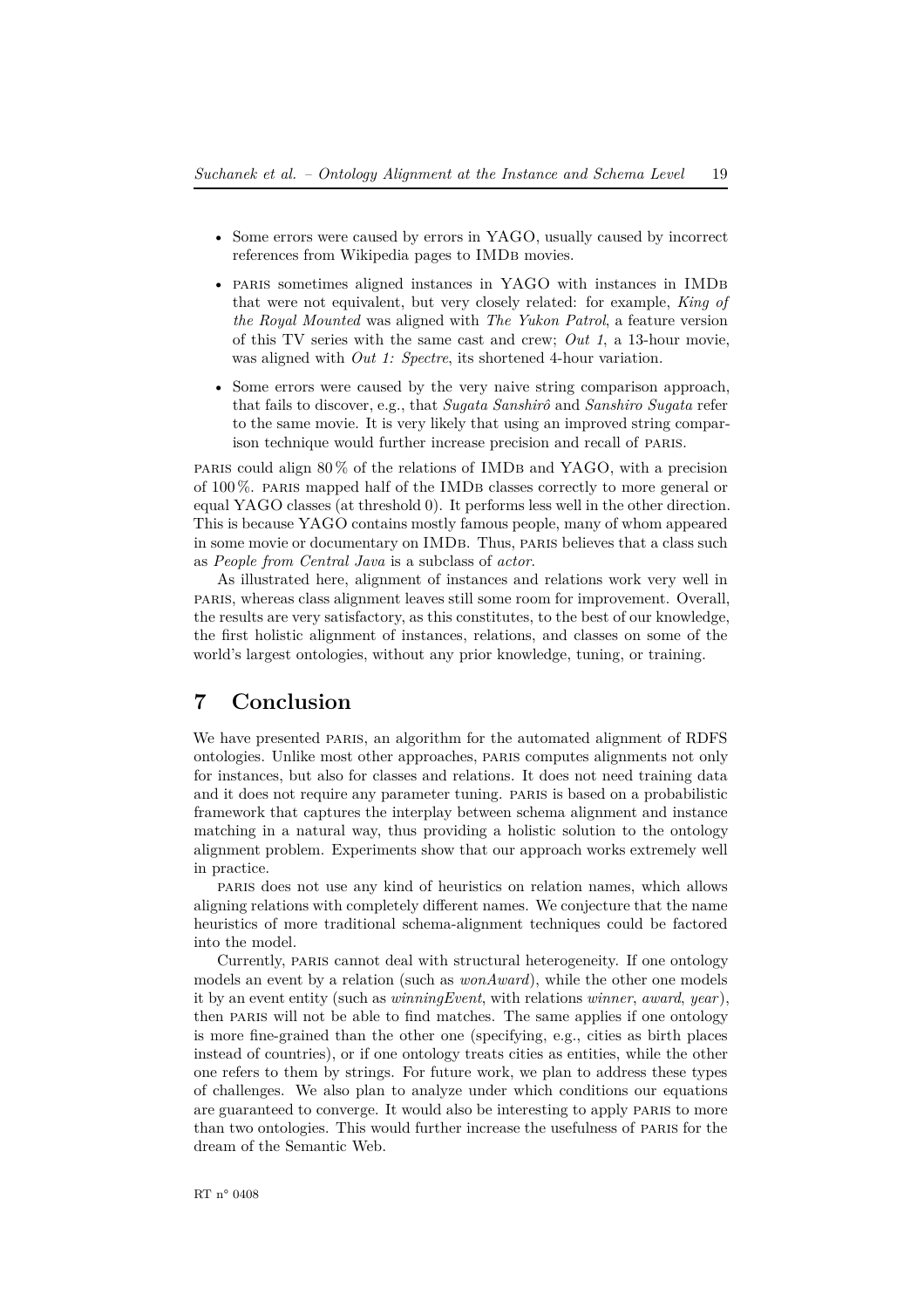#### <span id="page-22-0"></span>**References**

- <span id="page-22-9"></span>[1] S. Auer, C. Bizer, G. Kobilarov, J. Lehmann, R. Cyganiak, and Z. G. Ives. DBpedia: A Nucleus for a Web of Open Data. In *Proc. ISWC*, 2007.
- <span id="page-22-2"></span>[2] D. Aumueller, H.-H. Do, S. Massmann, and E. Rahm. Schema and ontology matching with COMA++. In *Proc. SIGMOD*, 2005.
- <span id="page-22-3"></span>[3] C. Bizer. Web of linked data. A global public data space on the Web. In *Proc. WebDB*, 2010.
- [4] C. Bizer, T. Heath, K. Idehen, and T. Berners-Lee. Linked data on the Web. In *Proc. WWW*, 2008.
- <span id="page-22-14"></span><span id="page-22-11"></span>[5] J. Bleiholder and F. Naumann. Data fusion. *ACM Computing Surveys*, 41(1), 2008.
- [6] L. Ding, J. Shinavier, Z. Shangguan, and D. L. McGuinness. SameAs networks and beyond: Analyzing deployment status and implications of owl:sameAs in linked data. In *Proc. ISWC*, 2010.
- <span id="page-22-12"></span>[7] A. Elmagarmid, P. Ipeirotis, and V. Verykios. Duplicate record detection: A survey. *IEEE TKDE*, 19(1):1–16, 2007.
- <span id="page-22-1"></span>[8] O. Etzioni, M. Cafarella, D. Downey, S. Kok, A.-M. Popescu, T. Shaked, S. Soderland, D. S. Weld, and A. Yates. Web-scale information extraction in KnowItAll (preliminary results). In *Proc. WWW*, 2004.
- <span id="page-22-17"></span>[9] J. Euzenat, A. Ferrara, C. Meilicke, A. Nikolov, J. Pane, F. Scharffe, P. Shvaiko, and H. Stuckenschmidt. Results of the ontology alignment evaluation initiative 2010. In *Proc. OM*, 2010.
- <span id="page-22-4"></span>[10] A. Ferrara, D. Lorusso, and S. Montanelli. Automatic identity recognition in the semantic web. In *Proc. IRSW*, 2008.
- <span id="page-22-15"></span>[11] H. Glaser, A. Jaffri, and I. Millard. Managing co-reference on the semantic Web. In *Proc. LDOW*, 2009.
- <span id="page-22-7"></span>[12] J. Gracia, M. d'Aquin, and E. Mena. Large scale integration of senses for the semantic Web. In *Proc. WWW*, 2009.
- <span id="page-22-13"></span>[13] H. Halpin, P. Hayes, J. P. McCusker, D. McGuinness, and H. S. Thompson. When owl:sameAs isn't the same: An analysis of identity in linked data. In *Proc. ISWC*, 2010.
- <span id="page-22-18"></span>[14] A. Hogan. Performing object consolidation on the semantic Web data graph. In *Proc. I3*, 2007.
- <span id="page-22-5"></span>[15] A. Hogan, A. Polleres, J. Umbrich, and A. Zimmermann. Some entities are more equal than others: statistical methods to consolidate linked data. In *Proc. NeFoRS*, 2010.
- <span id="page-22-6"></span>[16] W. Hu, J. Chen, and Y. Qu. A self-training approach for resolving object coreference on the semantic Web. In *Proc. WWW*, 2011.
- <span id="page-22-16"></span>[17] W. Hu, J. Chen, H. Zhang, and Y. Qu. How matchable are four thousand ontologies on the semantic Web. In *Proc. ESWC*, 2011.
- <span id="page-22-10"></span>[18] A. Isaac, L. Van Der Meij, S. Schlobach, and S. Wang. An empirical study of instance-based ontology matching. In *Proc. ISWC*, 2007.
- <span id="page-22-8"></span>[19] Y. R. Jean-Mary, E. P. Shironoshita, and M. R. Kabuka. Ontology matching with semantic verification. *J. Web Semantics*, 7(3):235–251, 2009.
- <span id="page-22-19"></span>[20] J. Li, J. Tang, Y. Li, and Q. Luo. Rimom: A dynamic multistrategy ontology alignment framework. *IEEE TKDE*, 21(8):1218–1232, 2009.
- <span id="page-22-20"></span>[21] C. Matuszek, J. Cabral, M. Witbrock, and J. Deoliveira. An introduction to the syntax and content of Cyc. In *Proc. AAAI Spring Symposium*, 2006.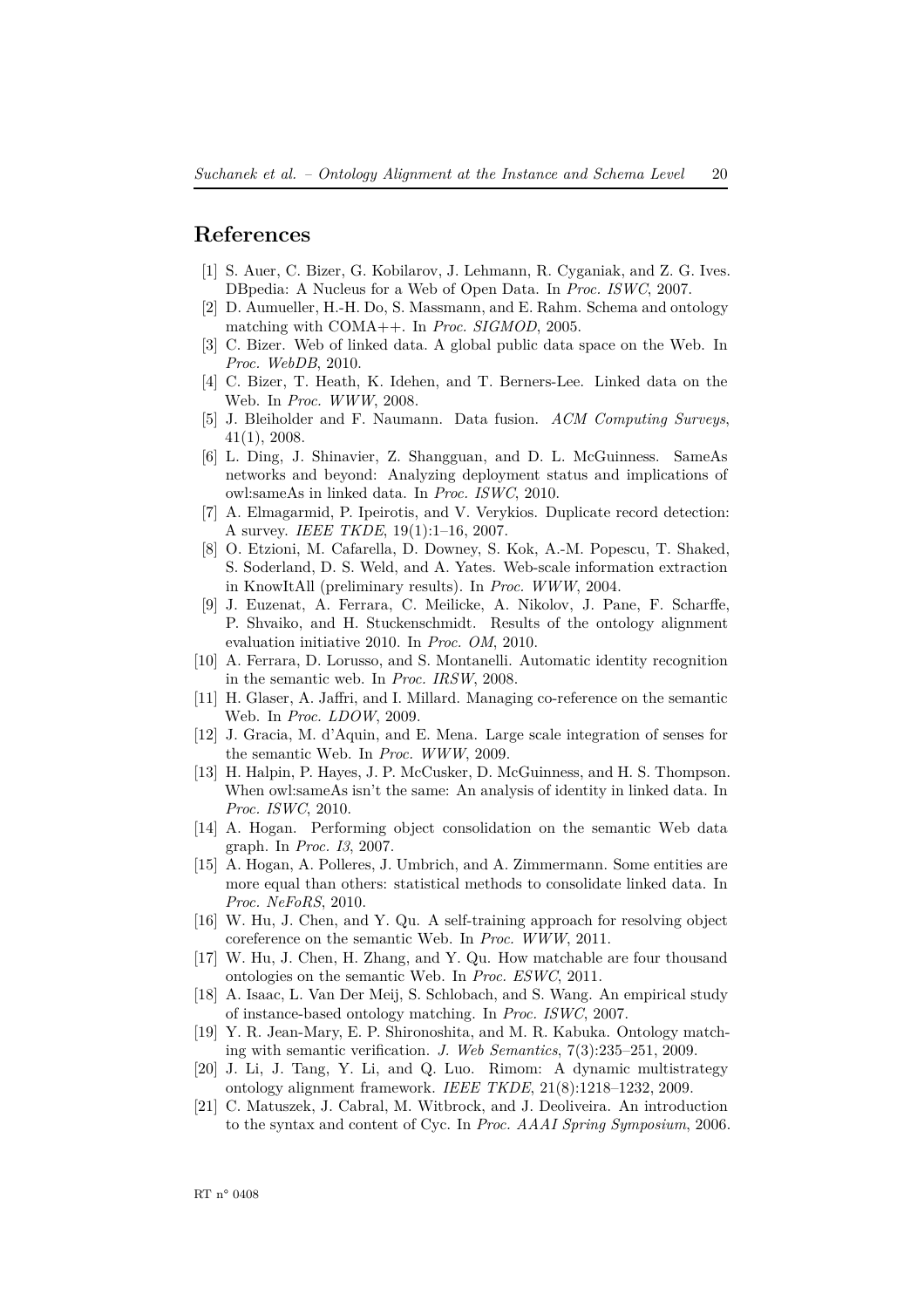- <span id="page-23-11"></span><span id="page-23-3"></span>[22] I. Niles and A. Pease. Towards a standard upper ontology. In *Proc. FOIS*, 2001.
- <span id="page-23-1"></span>[23] J. Noessner, M. Niepert, C. Meilicke, and H. Stuckenschmidt. Leveraging terminological structure for object reconciliation. In *Proc. ESWC*, 2010.
- [24] S. P. Ponzetto and M. Strube. Deriving a large-scale taxonomy from Wikipedia. In *Proc. AAAI*, 2007.
- <span id="page-23-4"></span>[25] F. Saïs, N. Pernelle, and M.-C. Rousset. L2R: A logical method for reference reconciliation. In *Proc. AAAI*, 2007.
- <span id="page-23-5"></span>[26] F. Saïs, N. Pernelle, and M.-C. Rousset. Combining a logical and a numerical method for data reconciliation. *J. Data Semantics*, 12:66–94, 2009.
- <span id="page-23-12"></span>[27] F. M. Suchanek, G. Ifrim, and G. Weikum. Combining linguistic and statistical analysis to extract relations from Web documents. In *KDD*, 2006.
- <span id="page-23-2"></span>[28] F. M. Suchanek, G. Kasneci, and G. Weikum. YAGO: A core of semantic knowledge. Unifying WordNet and Wikipedia. In *Proc. WWW*, 2007.
- <span id="page-23-6"></span>[29] G. Tummarello, R. Cyganiak, M. Catasta, S. Danielczyk, R. Delbru, and S. Decker. Sig.ma: live views on the web of data. In *Proc. WWW*, 2010.
- <span id="page-23-9"></span>[30] O. Udrea, L. Getoor, and R. J. Miller. Leveraging data and structure in ontology integration. In *Proc. SIGMOD*, 2007.
- <span id="page-23-8"></span>[31] J. Volz, C. Bizer, M. Gaedke, and G. Kobilarov. Discovering and maintaining links on the Web of data. In *Proc. ISWC*, 2009.
- <span id="page-23-7"></span>[32] S. Wang, G. Englebienne, and S. Schlobach. Learning concept mappings from instance similarity. In *Proc. ISWC*, 2008.
- <span id="page-23-10"></span>[33] Word Wide Web Consortium. RDF Primer (W3C Recommendation 2004- 02-10). <http://www.w3.org/TR/rdf-primer/>, 2004.

### <span id="page-23-0"></span>**A Global Functionality**

There are several design alternatives to define the *global functionality*:

1. We can count the number of statements and divide it by the number of pairs of statements with the same source:

$$
fun(r) = \frac{\#x, y : r(x, y)}{\#x, y, y' : r(x, y) \land r(x, y')}
$$

This measure is very volatile to single sources that have a large number of targets.

2. We can define functionality as the ratio of the number of first arguments to the number of second arguments:

$$
fun(r) = \frac{\#x\exists y : r(x, y)}{\#y\exists x : r(x, y)}
$$

This definition is treacherous: Assume that we have *n* people and *n* dishes, and the relationship *likesDish*(*x, y*). Now, assume that all people like all dishes. Then *likesDish* should have a low functionality, because everybody likes *n* dishes. But the above definition assigns a functionality of  $fun(likesDish) = \frac{n}{n} = 1.$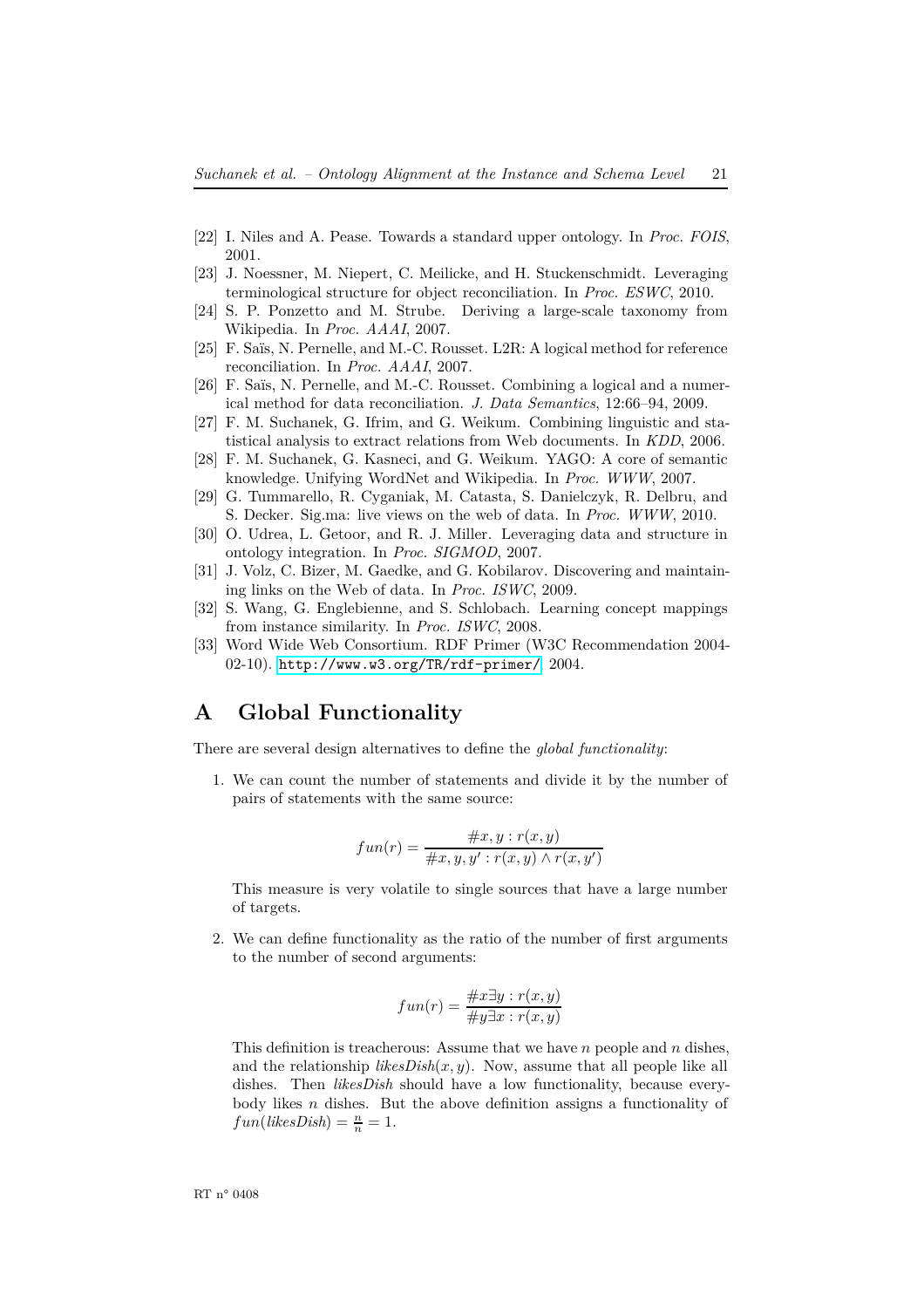3. We can average the local functionalities, as proposed in [\[15\]](#page-22-5):

$$
fun(r) = avg_x \, fun(r, x) = avg_x \left(\frac{1}{\#y : r(x, y)}\right)
$$

$$
= \frac{1}{\#x \exists y : r(x, y)} \sum_x \frac{1}{\#y : r(x, y)}
$$

However, the local functionalities are ratios, so that the arithmetic mean is less appropriate.

4. We can average the local functionalities not by the arithmetic mean, but by the harmonic mean instead

$$
fun(r) = HM_x fun(r, x) = HM_x \left(\frac{1}{\#y : r(x, y)}\right)
$$

$$
= \frac{\#x \exists y : r(x, y)}{\sum_x \#y : r(x, y)} = \frac{\#x \exists y : r(x, y)}{\#x, y : r(x, y)}.
$$

5. We may say that the global functionality is the number of first arguments per relationship instance:

$$
fun(r) = \frac{\#x\exists y : r(x, y)}{\#x, y : r(x, y)}
$$

This notion is equivalent to the harmonic mean.

With these considerations in mind, we chose the harmonic mean for the definition of the global functionality.

# <span id="page-24-0"></span>**B Probabilistic Modeling of First-Order Formulas**

In Section [4,](#page-10-0) we presented our probabilistic model of ontology alignment based on descriptions as first-order sentences of our rules, such as Equation [\(3\)](#page-11-3), reproduced here:

$$
\exists r, y : r(x, y) \land (\forall y' : r(x', y') \Rightarrow y \neq y') \land fun(r) \text{ is high } \implies x \neq x
$$

We derive from these equations probability assessments, such as Equation  $(4)$ , by assuming mutual independence of all distinct elements of our models (instance equivalence, functionality, relationship inclusion, etc.). This assumption is of course not true in practice but it allows us to approximate efficiently the probability of the consequence of our alignment rules in a canonical manner.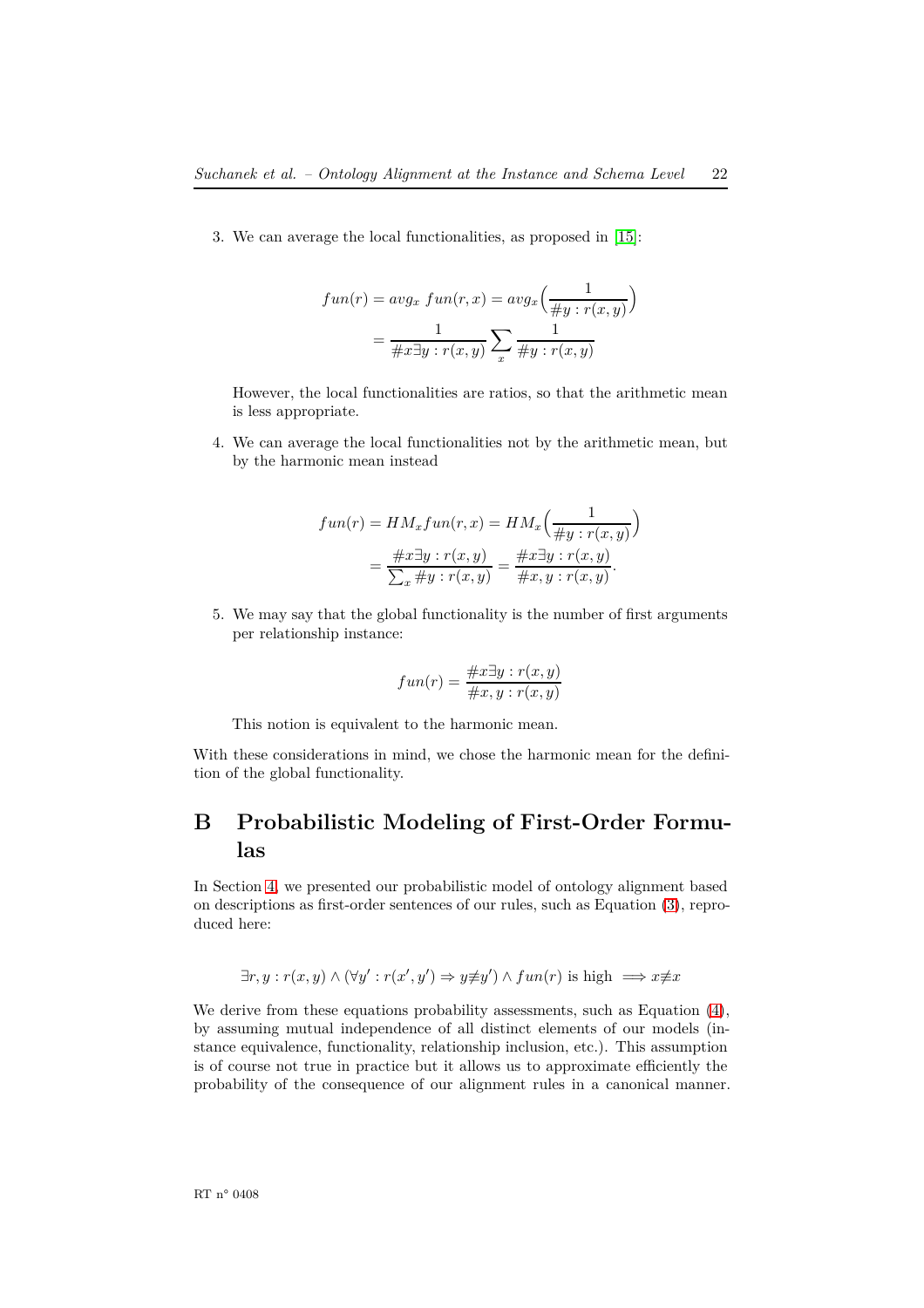Independence allows us to use the following standard identities:

$$
P(A \wedge B) = P(A) \times P(B)
$$
  
\n
$$
P(A \vee B) = 1 - (1 - P(A))(1 - P(B))
$$
  
\n
$$
P(\forall x : \varphi(x)) = \prod_{x} P(\varphi(x))
$$
  
\n
$$
P(\exists x : \varphi(x)) = 1 - \prod_{x} (1 - P(\varphi(x)))
$$
  
\n
$$
\mathbb{E}(\#x : \varphi(x)) = \sum_{x} P(\varphi(x))
$$

Then, a rule  $\varphi \implies \psi$  is translated as a probability assignment  $P(\psi) := P(\varphi)$ and  $\varphi$  is recursively decomposed using these identities. Following the example of Equation [\(3\)](#page-11-3), we derive the value of  $Pr_2(x \equiv x')$  in Equation [\(4\)](#page-11-4) as follows:

$$
1 - P(\exists r, y r(x, y) \land (\forall y' r(x', y') \Rightarrow y \not\equiv y') \land fun(r) \text{ is high})
$$
  
= 
$$
\prod_{r,y} (1 - P(r(x, y)) \times \prod_{y'} (1 - P(r(x', y') \land y \equiv y') \times fun(r))
$$
 (13)  
= 
$$
\prod_{r(x,y)} (1 - fun(r) \prod_{r(x',y')} (1 - P(y \equiv y'))).
$$

since  $r(x, y)$  and  $r(x', y')$  are crisp, non-probabilistic facts.

Similarly, when we need to estimate a number such as " $\#x : \varphi(x)$ ", we compute  $\mathbb{E}(\#x : \varphi(x))$  using the aforementioned identities.

### <span id="page-25-0"></span>**C Equivalence of Sets**

We compare two instances for equivalence by comparing every statement about the first instance with every statement about the second instance (if they have the same relation). This entails a quadratic number of comparisons. For example, if an actor *x* acted in the movies  $y_1$ ,  $y_2$ ,  $y_3$ , and an actor *x'* acted in the movies  $y'_1, y'_2, y'_3$ , then we will compare every statement *actedIn*(*x, y<sub>i</sub>*) with every statement  $\operatorname{actedIn}(x', y'_j)$ . Alternatively, one could think of the target values as a set and of the relation as a function, as in  $\operatorname{actedIn}(x, \{y_1, y_2, y_3\})$ and  $\text{actedIn}(x', \{y'_1, y'_2, y'_3\})$ . Then, one would have to compare only two sets instead of a quadratic number of statements. However, all elements of one set are potentially equivalent to all elements of the other set. Thus, one would still need a quadratic number of comparisons.

One could generalize a set equivalence measure (such as the Jaccard index) to sets with probabilistic equivalences. However, one would still need to take into account the functionality of the relations: If two people share an e-mail address (high inverse functionality), they are almost certainly equivalent. By contrast, if two people share the city they live in, they are not necessarily equivalent. To unify two instances, it is sufficient that they share the value of one highly inverse functional relation. Conversely, if two people have a different birth date, they are certainly different. By contrast, if they like two different books, they could still be equivalent (and like both books). Our model takes this into account. Thus, our formulas can be seen as a comparison measure for sets with probabilistic equivalences, which takes into account the functionalities.